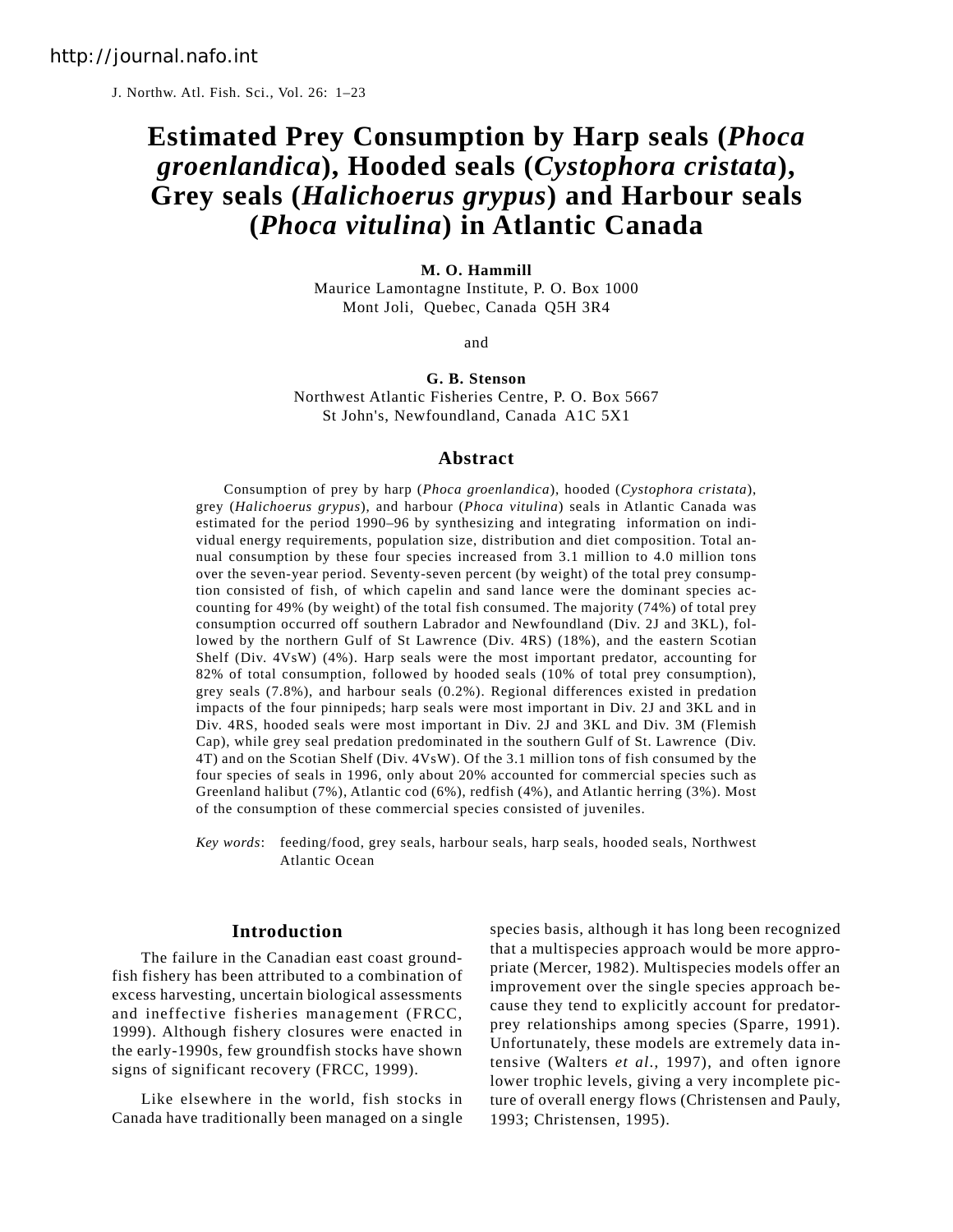Over the last two decades, seal populations in Atlantic Canada have increased markedly (Mohn and Bowen, 1996; Hammill *et al*., 1997; Stenson *et al.,* 1997a). Marine mammals, because of their large size and abundance, are thought to have an important influence on the structure and function of many marine ecosystems (Bowen, 1997). However, little empirical evidence exists on the ecosystem impact of marine mammals. One obvious impact is that large quantities of prey are consumed by marine mammals. Evaluating the magnitude of this consumption requires information on population size, energetic requirements, diet composition, sizeclasses and energy density of the prey, as well as the distribution of marine mammal feeding effort (Harwood and Croxall, 1988; Harwood, 1992).

Four species of seals are common in the waters of Atlantic Canada. Grey seals (*Halichoerus grypus*) and harbour seals (*Phoca vitulina*) are abundant year-round along the coast from the northeastern United States to Hamilton Inlet and in the Gulf of St Lawrence (Mansfield, 1967), while harp seals (*Phoca groenlandica*) and hooded seals (*Cystophora cristata*) are seasonal residents (Sergeant, 1976). In 1994, harp seals were estimated to have consumed 88 000 tons (95% CI: 46 000– 140 000 tons) of Atlantic cod off the Labrador and east coast of Newfoundland, and 54 000 tons of cod (95% CI: 14 000–102 000 tons) in the Gulf of St Lawrence (Stenson *et al*., 1997a). In 1993, grey seals were estimated to have consumed 39 000 tons of cod off the Atlantic coast of Nova Scotia and in the Gulf of St Lawrence (Hammill and Mohn, MS 1994). Hammill *et al*. (1997) estimated that during 1991–95 hooded seals annually consumed between 63 and 100 tons of Atlantic cod in the Gulf of St Lawrence.

The principal objective of this study was to estimate prey consumption by seals in Atlantic Canada. In this study, estimates of total prey consumption are derived for harp, hooded, grey and harbour seals in Northwest Atlantic waters off southern Labrador and Newfoundland (NAFO Div. 2J and 3KL), in the northern Gulf of St. Lawrence (Div. 4RS), the southern Gulf of St. Lawrence (Div. 4T), the eastern Scotian Shelf (Div. 4VsW), the Flemish Cap (Div. 3M), and in 'Other' waters of Atlantic Canada (Bay of Fundy: Div. 4X; southern coast of Newfoundland: Subdiv. 3Ps). The relative importance of predation by each species in each area is identified and evaluated.

#### **Materials and Methods**

Estimates of prey consumption were developed by modeling changes in population size, energy requirements, diet composition and seasonal changes in distribution for each of the four pinniped species (Appendix 1).

#### **Population Dynamics**

Age-specific estimates of harp seal abundance were obtained using the approach of Shelton *et al.* (1996), projected forward to 1996 taking into account available harvest data. Shelton *et al.* (1996) modeled the dynamics of harp seals using two formulations: one in which pup mortality was assumed equal to adult mortality, and another in which pup mortality was equal to three times the adult mortality rate. Mammals typically have a 'U'-shaped mortality curve with high mortality rates at birth that decline as maturity is attained but which increase in old age (Caughley, 1977). Therefore, the second formulation of the model was used. The model was also updated by incorporating revised catch statistics from the Greenland harvest (Stenson *et al.,* MS 1999).

For grey, hooded and harbour seals, the dynamics of these populations were reconstructed by modifying estimates of survivorship and age-specific reproductive rates to produce a transition matrix (Leslie, 1945) which generated the observed population changes. To determine the stable age composition, the models were initiated with a starting population of 500 pups and the populations 'grown' until there were no changes in the proportional age composition. For hooded and grey seals, total population abundance estimates are lacking; only data on pup production are available. Hence, total population sizes were derived by dividing the pup production in each species by the fraction of pups expected in a population having the modeled stable age structure. The number of animals in each age-class was then determined by multiplying the total population by the proportion of animals in each age-class from the population model. A similar approach was used for harbour seals by allowing a population of 500 pups to grow until no further changes occurred in the proportional age composition. Total population size was then multiplied by the proportion age composition in the 'stable' population to derive the population age distribution.

In all cases, first-year pup mortality was assumed to be greater than mortality in older (age  $1+$ )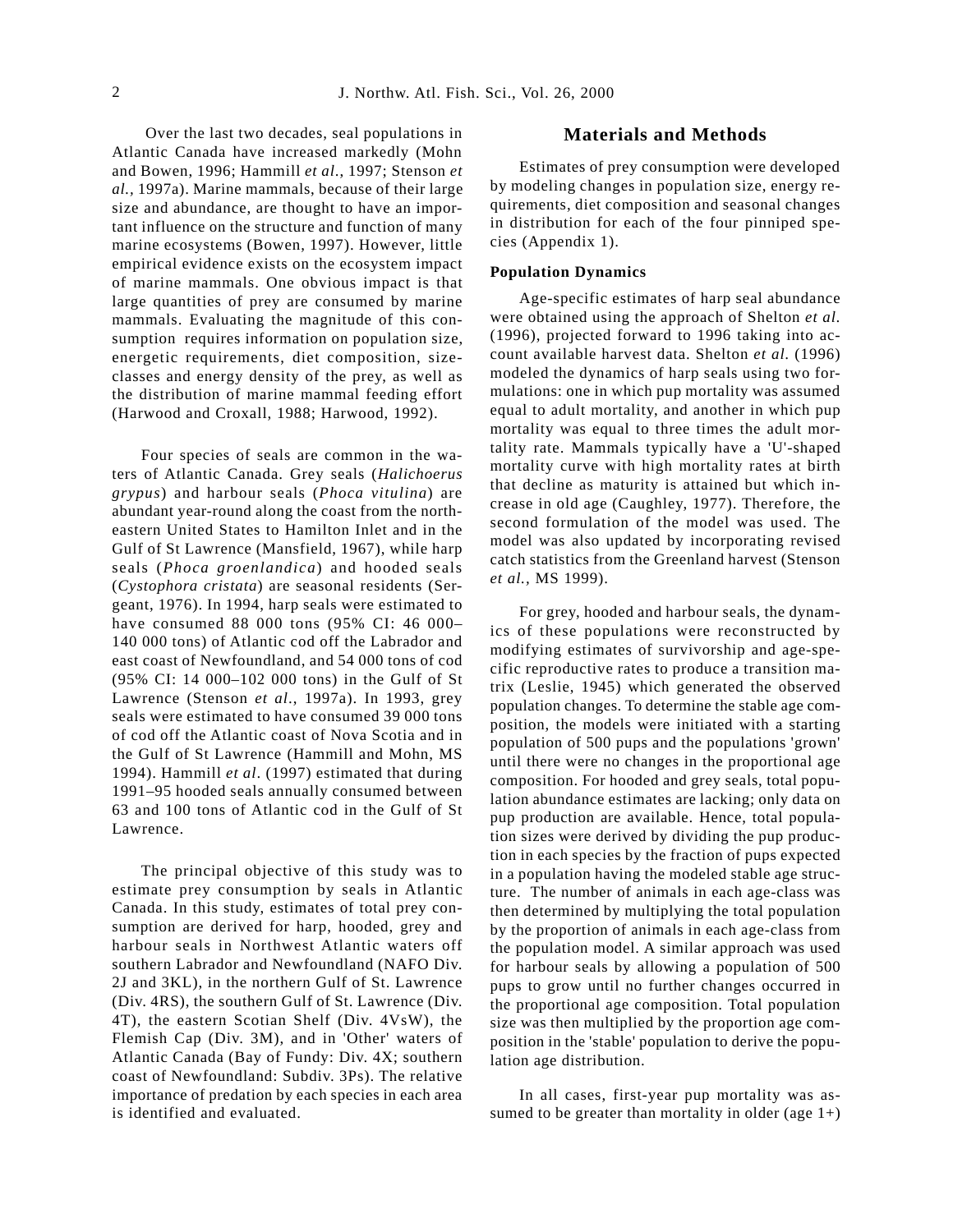seals. The mortality rate of older seals was assumed to be constant across years and cohorts. Mortality rates of males and females were assumed to be identical, and the sex ratio at birth was assumed to be 1:1.

#### **Energy Requirements**

Energy requirements were assumed to be constant throughout the year. Age-specific energy requirements were calculated using:

$$
GEI_i = GP_i * (AF * 293 * BM_i^{0.75})/ME
$$

where  $GEI<sub>i</sub>$  is daily gross energy intake (kjoules/ day) at age *i*, and GP is the additional energy required by young seals ( $\langle$  age 6).  $GP$ , was set at 1.8, 1.6, 1.4, 1.3, 1.1, 1.1, and 1.0 for animals aged 0, 1, 2, 3, 4, 5, and ≥6 yrs respectively (Olesiuk, 1993). The activity factor (AF) was assumed to be 2 (Worthy, 1990) to approximate the average daily energy requirements as a multiple of the basal metabolic rate (293\**BM*<sub>i</sub><sup>0.75</sup>; Kleiber 1975) where *BM*<sub>i</sub> is body mass-at-age in kg. The metabolizable energy (ME) was set at 0.83 (Ronald *et al.,* 1984) based on the assumption that seals primarily consume fish. Growth in body mass-at-age *i* (*BM*<sub>*i*</sub>) was modeled using a re-parameterized form of the Gompertz growth curve (Hammill *et al.,* 1995):

$$
BM_i = W_{\infty} \left( \frac{W_0}{W_{\infty}} \right)^{\exp} \left( \frac{k_0 \cdot i}{W_0 \ln(W_0/W_{\infty})} \right)
$$

where body mass (*BM*<sub>i</sub>), asymptotic weight *W*<sub>∞</sub>, and weight at birth  $(W_0)$  are in kg, *i* is age (in years) and  $k_0$  is the rate of growth at birth (Table 1). Parameters of the growth curves for each species were determined using Proc NLIN (SAS Institute, 1987).

#### **Seasonal Distribution**

The study region off eastern Canada was divided into six areas based upon NAFO scientific and statistical Divisions and Subdivisions. These areas included: eastern Newfoundland and southern Labrador (Div. 2J and 3KL); the northern Gulf of St Lawrence (Div. 4RS); the southern Gulf of St Lawrence (Div. 4T); the eastern Scotian Shelf (Div. 4VsW); the Flemish Cap (Div. 3M) and 'Other' used primarily for grey and harbour seals in the Bay of Fundy (Div. 4X) and along the southern coast Newfoundland (Subdiv. 3Ps) (Fig. 1). The seasonal distribution of each species in each of these areas was estimated from field observations, tag returns, aerial survey observations, historical catch data, anecdotal reports and satellite telemetry.

#### **Diet Composition**

The proportion of each prey species in the diet was determined by reconstructing the wet weight of prey ingested from stomach and/or faeces samples. Where possible, diet composition was analyzed by season and location. No correction was made for unidentified fish. In deriving annual consumption estimates, diet compositions were assumed to remain constant throughout the 1990–96

TABLE 1. Parameters used in the Gompertz growth curves to estimate body size in harp, hooded, grey and harbour seals.  $N =$  Number of individuals measured.

| Species/sex         | N   | Asymtotic weight<br>$(W\infty)$ (kg) | Weight at $t_{0}$<br>$(W_0)$ (kg) | Growth rate<br>$(k_0)(kg/y)$ | Source                      |
|---------------------|-----|--------------------------------------|-----------------------------------|------------------------------|-----------------------------|
| Harp seal-male      | 967 | 102.60                               | 34.20                             | 11.27                        | Chabot <i>et al.</i> (1996) |
| Harp seal-female    | 800 | 98.60                                | 30.80                             | 12.30                        | Chabot et al. (1996)        |
| Hooded seal-male    | 289 | 256.66                               | 36.79                             | 30.71                        | Stenson (unpubl.)           |
| Hooded seal-female  | 744 | 187.07                               | 38.22                             | 19.54                        | Stenson (unpubl.)           |
| Grey seal-male      | 95  | 250.44                               | 48.58                             | 19.50                        | Hammill (unpubl.)           |
| Grey seal-female    | 166 | 188.21                               | 53.92                             | 12.54                        | Hammill (unpubl.)           |
| Harbour seal-male   | 70  | 93.13                                | 22.62                             | 10.51                        | Lesage $(unpubl.)1$         |
| Harbour seal-female | 53  | 74.91                                | 19.52                             | 10.35                        | Lesage $(unpubl.)1$         |

1 V. Lesage, Maurice-Lamontagne Institute, Mont-Joli, Quebec, Canada.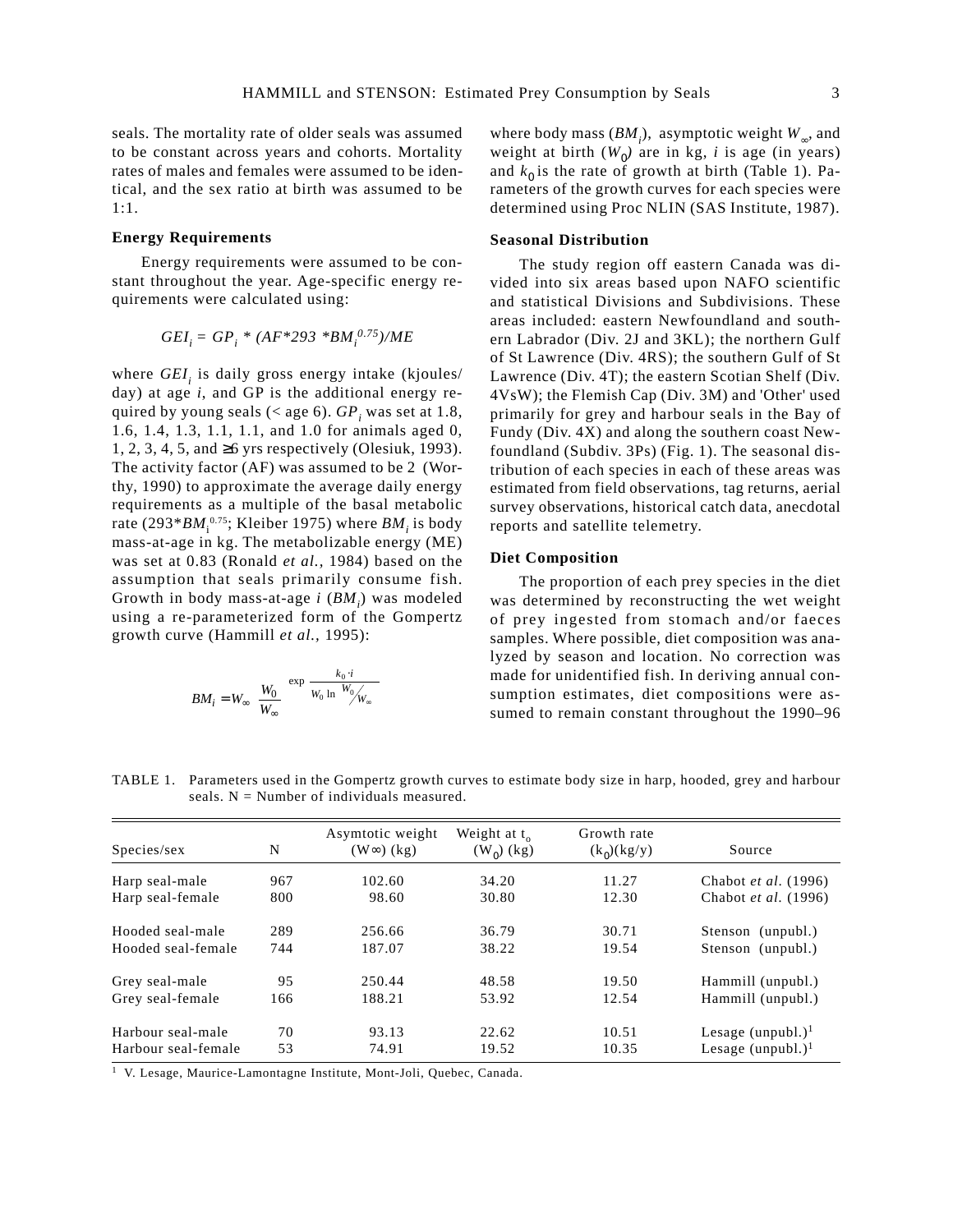

Fig. 1. Northwest Atlantic Fisheries Organization (NAFO) Scientific and Statistical Divisions and Subdivisions. Area designations used in the seal study include: eastern Newfoundland and southern Labrador (Div. 2J3KL); northern Gulf of St. Lawrence (Div. 4RS); southern Gulf of St. Lawrence (Div. 4T); eastern Nova Scotian Shelf (Div. 4VsW); Flemish Cap (Div. 3M); and 'Other' [Bay of Fundy: Div. 4X; southern coast of Newfoundland: Subdiv. 3Ps].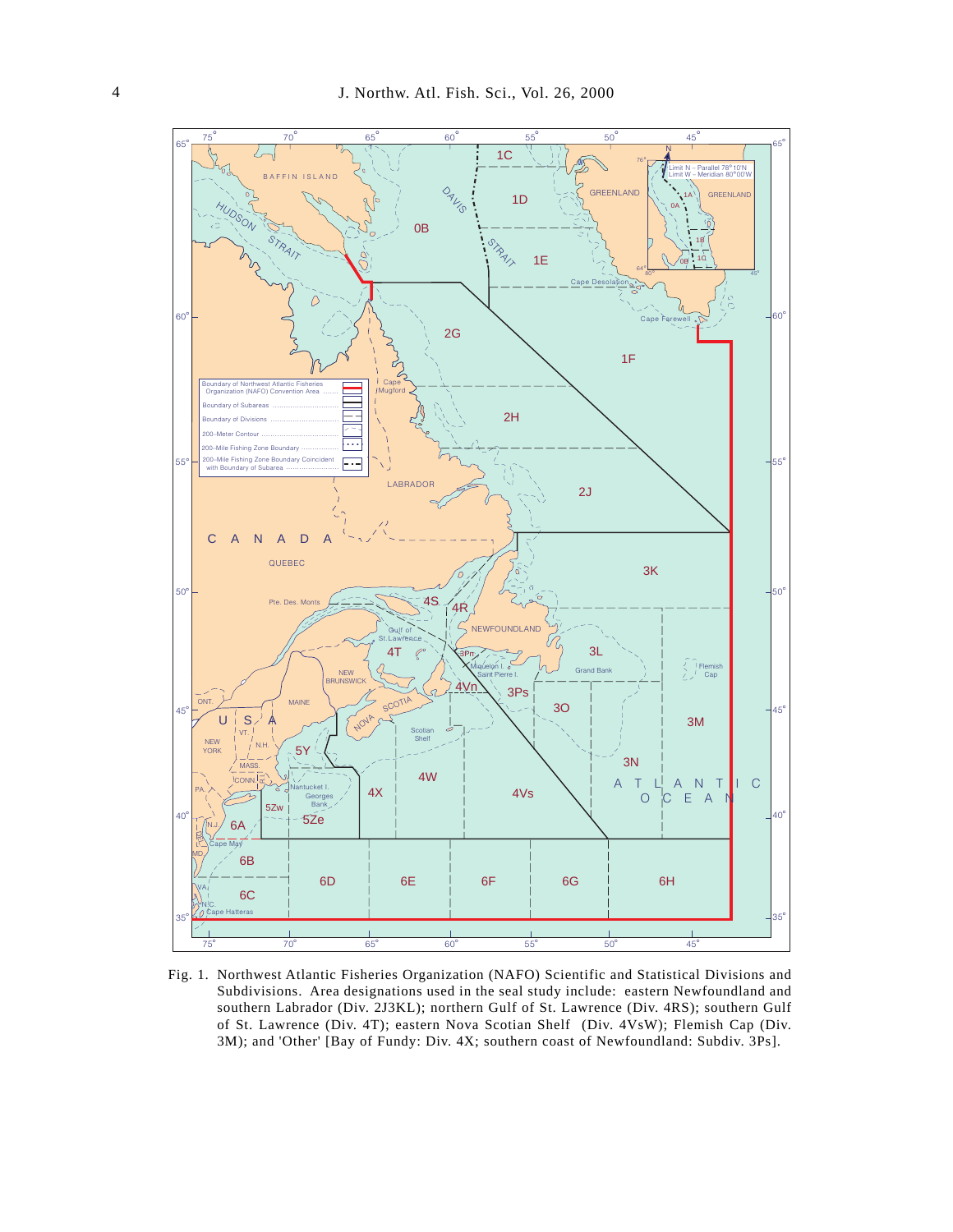period. The mean energy density of prey items in each area/season was estimated using a weighted average of published energy values for individual prey species (Croxall and Prince, 1982; Griffiths, 1977; Hislop *et al.,* 1991; Hodder *et al.,* 1973; Tyler, 1973; Percy and Fife, 1981; Montevecchi and Piatt, 1984; Steimle and Terranova, 1984; Proust, 1996; Martensson *et al.,* 1996; Lawson *et al.,* 1995b*,* 1998b; Chabot, Institute Maurice Lamontagne, Department of Fisheries and Oceans, Quebec, unpubl. data).

#### **Prey Size**

The size composition of Atlantic cod (*Gadus morhua*), Atlantic herring (*Clupea harengus*), redfish (*Sebastes* spp.) and Greenland halibut (*Reinhardtius Hippoglossoides*) consumed by seals was estimated using size frequency data from seal dietary studies (harp seals: Lawson and Stenson, 1997; hooded seals: Ross, MS 1993; grey seals: Benoit and Bowen, 1990; Proust, 1996; harbour seals: Bowen and Harrison, 1996).

### **Results**

Changes in population size have been routinely monitored in harp, hooded and grey seals (Bowen *et al.,* 1987; Stobo and Zwanenberg, 1990; Zwanenberg and Bowen, 1990; Shelton *et al.,* 1997; Stenson *et al.,* 1997b; Hammill *et al.,* 1998; Stenson *et al*., MS 1999). The abundance of harbour seals, however, has never been adequately censused in Atlantic Canada. Harp seals are the most abundant pinnipeds, with a total population size in eastern Canada estimated to be 4.2 million in 1990, increasing to 5.2 million animals in 1996 (Stenson *et al.*, MS 1999). Hooded seals increased from 470 000 animals in 1990 to about 627 000 in 1996, while grey seals increased from approximately 97 000 animals in 1990 to 173 000 animals in 1996. Harbour seal abundance increased from about 23 000 animals in 1990 to 32 000 in 1996 (Table 2).

Total estimated prey consumption for the four seal species combined increased from 3.1 million tons in 1990 to 4.0 million tons in 1996 (Table 3). Most of this consumption (74%) occurred off eastern Newfoundland and southern Labrador (Div. 2J and 3KL), followed by the northern Gulf of St Lawrence (Div. 4RS) (18%), the eastern Scotian Shelf (Div. 4VsW) (4%), the southern Gulf of St Lawrence (Div. 4T) (1%), and the Flemish Cap (Div. 3M) (0.9%) (Table 4). Consumption of fish accounted for 77% by weight of the total prey consumed by seals (Table 5). Fish accounted for 72% of the total prey consumed by seals in Div. 2J and 3KL, and for between 87% and 97% in the other areas (Table 5). Three prey items accounted for over half (51%) of the total consumption (Table 5): capelin (*Mallotus villosus*) (26%), shrimp (*Pandalus* spp.) (13%) and sand lance (*Ammodytes* spp.) (12%). However, the relative importance of forage species differed among areas. In Div. 2J and 3KL, capelin, shrimp and sand lance accounted for 24%, 17% and 12%, respectively, of the total prey consumed by seals. In the northern Gulf of St Lawrence (Div. 4RS), the most important prey items were capelin (45%), redfish (*Sebastes* spp.) (13%) and pleuronectid flounders (10%). On the Flemish Cap (Div. 3M), Greenland halibut (*Reinhardtius hippoglossoide*s) (32%), witch flounder (*Glyptocephalus cynoglossus*) (16%), squid (13%) and Atlantic cod (*Gadus morhua*) (10%) were the principal prey items, while in the eastern Scotian Shelf (Div. 4VsW) and in the southern Gulf of St. Lawrence (Div. 4T), sand lance and Atlantic cod were the major forage species.

TABLE 2. Estimated population abundance (number of animals) of harp, hooded, grey and harbour seals in Atlantic Canada between 1990–96, and annual net rates of population increase.

| Year | Harp seal     | Hooded seal           | Grey seal           | Harbour seal |
|------|---------------|-----------------------|---------------------|--------------|
|      | $(3.87\%/yr)$ | $(4.8 \frac{\%}{yr})$ | $(9.7 \frac{9}{V})$ | $(5.6\%/yr)$ |
| 1990 | 4 193 200     | 469 900               | 96 900              | 22 800       |
| 1991 | 4 3 5 5 0 0 0 | 493 000               | 106 600             | 24 100       |
| 1992 | 4 5 5 6 2 0 0 | 517 200               | 117 400             | 25 500       |
| 1993 | 4 694 200     | 542 700               | 129 000             | 27 000       |
| 1994 | 4 9 1 5 8 0 0 | 569 400               | 142 400             | 28 500       |
| 1995 | 5 0 7 5 6 0 0 | 597 300               | 156 100             | 30 100       |
| 1996 | 5 236 800     | 626 700               | 173 500             | 31 900       |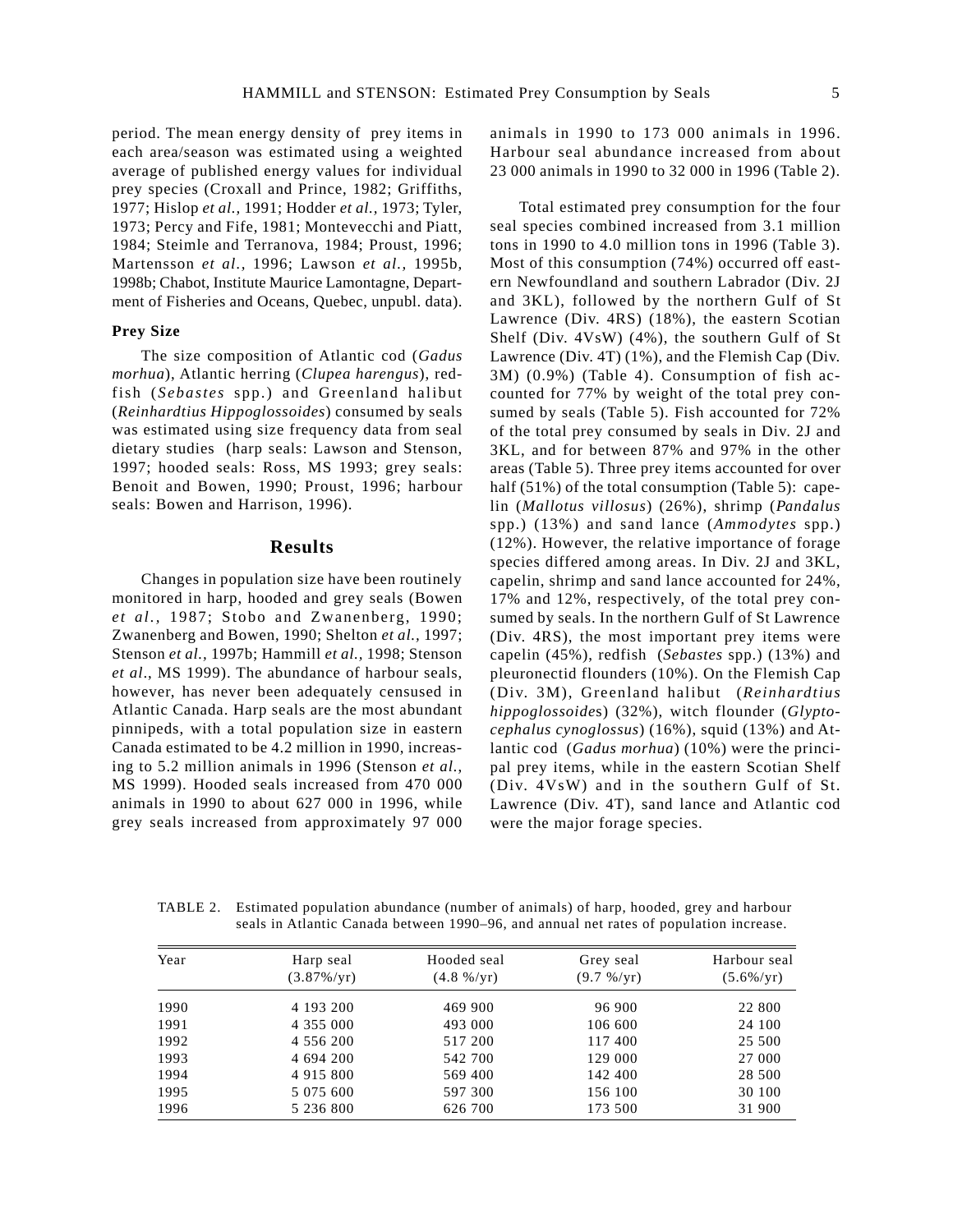During the 1990–96 period, seal consumption of Greenland halibut increased from 159 000 tons to 207 000 tons; Atlantic cod from 132 000 tons to 184 000 tons; redfish from 105 000 tons to 134 500 tons; and Atlantic herring from 60 000 tons to 84 000 tons (Table 3). However, together these commercial species accounted for only about 20% of the total fish consumption by seals and only 15% of the aggregate prey consumption.

Harp seals were the most important pinniped predator (Tables 6 and 7) accounting for 78% of the total consumption of fish by seals and 82% of the overall prey consumption, followed by hooded

| TABLE 3. Estimated prey consumption (tons) by harp, hooded, grey and harbour seals in Atlantic Canada, 1990–96. |  |  |  |  |  |  |  |
|-----------------------------------------------------------------------------------------------------------------|--|--|--|--|--|--|--|
|                                                                                                                 |  |  |  |  |  |  |  |

|                                                 |         |         |                                                   | Year     |         |               |               |
|-------------------------------------------------|---------|---------|---------------------------------------------------|----------|---------|---------------|---------------|
| Prey Species                                    | 1990    | 1991    | 1992                                              | 1993     | 1994    | 1995          | 1996          |
| Capelin (Mallotus villosus)                     | 825 560 | 866 841 | 894 200                                           | 924 671  | 968 402 | 1 001 626     | 1 0 3 7 7 4 1 |
| Sand lance (Ammodytes sp.)                      | 352 640 | 371 153 | 392 630                                           | 411 984  | 437 481 | 459 436       | 484 764       |
| Pleuronectidae                                  | 211 743 | 222 973 | 231 051                                           | 240 167  | 252 380 | 262 489       | 273 548       |
| Greenland halibut (Reinhardtius hippglossoides) | 158 737 | 165 878 | 173 812                                           | 181 266  | 190 037 | 198 197       | 206 895       |
| Atlantic cod (Gadus morhua)                     | 132 426 | 140 858 | 147 349                                           | 155 258  | 164 753 | 173 731       | 183 740       |
| Arctic cod (Boreogadus saida)                   | 146 104 | 151 665 | 158 514                                           | 163 630  | 171 306 | 177 115       | 183 049       |
| Redfish (Sebastes sp.)                          | 105 279 | 112 491 | 114 041                                           | 118 552  | 124 266 | 129 175       | 134 489       |
| Atlantic herring (Clupea harengus)              | 60 320  | 64 108  | 67 147                                            | 70 704   | 75 093  | 79 177        | 83 688        |
| Witch flounder (Glyptocephalus cynoglossus)     | 42 540  | 44 632  | 46 826                                            | 49 129   | 51 545  | 54 079        | 56 738        |
| Grenadier (Macrouridae)                         | 19 557  | 20 732  | 21 980                                            | 23 330   | 24 781  | 26 3 25       | 28 005        |
| American Plaice (Hippoglossoides platessoides)  | 13 260  | 13 798  | 14 45 1                                           | 14 9 67  | 15 710  | 16 290        | 16 905        |
| Sculpin (Myxocephalus sp.)                      | 12 931  | 13 597  | 14 016                                            | 14 506   | 15 200  | 15 742        | 16 321        |
| Blue hake (Antimora rostrata)                   | 11 524  | 12 090  | 12 684                                            | 13 308   | 13 962  | 14 648        | 15 368        |
| Mackerel (Scomber scombrus)                     | 8 8 4 2 | 9607    | 10 410                                            | 11 340   | 12 369  | 13 445        | 14 706        |
| Silver hake (Merluccius bilinearis)             | 8 0 7 6 | 8889    | 9 5 8 0                                           | 10 4 6 2 | 11 468  | 12 543        | 13 761        |
| Windowpane (Scopthalmus aquosus)                | 10 654  | 11 029  | 11 480                                            | 11 915   | 12 478  | 12 949        | 13 458        |
| Gadus sp.                                       | 5 9 0 2 | 6 2 0 4 | 6 3 4 9                                           | 6 5 5 4  | 6 8 4 3 | 7 0 9 4       | 7 3 5 6       |
| Lumpfish (Cyclopterus lumpus)                   | 3812    | 4 1 1 1 | 4417                                              | 4 7 7 5  | 5 1 6 8 | 5 5 6 8       | 6 0 4 4       |
| Lancetfish (Alepisaurus sp.)                    | 4 3 9 0 | 4 606   | 4832                                              | 5 0 7 0  | 5 3 1 9 | 5 5 8 0       | 5 8 5 5       |
| Wolffish (Anarhichas sp.)                       | 3 7 5 4 | 4 0 2 9 | 4 3 0 6                                           | 4 6 3 2  | 4988    | 5 3 4 3       | 5 7 7 0       |
| White hake (Urophycis tenuis)                   | 4 3 6 3 | 4 5 4 9 | 4 742                                             | 4 9 0 5  | 5 1 4 1 | 5 3 1 7       | 5 5 1 2       |
| Pollock (Pollachius virens)                     | 2 3 1 3 | 2 5 3 8 | 2 7 8 5                                           | 3 0 6 2  | 3 3 7 1 | 3 709         | 4 0 9 1       |
| Haddock (Melanogrammus aeglefinus)              | 2 7 6 6 | 2979    | 3 0 0 9                                           | 3 1 4 0  | 3 3 0 4 | 3 4 4 6       | 3 605         |
| Atlantic salmon (Salmo salar)                   | 2 4 6 7 | 2 6 5 2 | 2688                                              | 2807     | 2955    | 3 0 8 4       | 3 2 2 9       |
| Ocean pout (Macrozoarces americanus)            | 1 649   | 1 770   | 1891                                              | 2 0 3 3  | 2 1 8 9 | 2 3 4 5       | 2 5 3 1       |
| Eelpout $(Lycodes$ sp.)                         | 1 1 3 9 | 1 1 9 6 | 1 2 5 6                                           | 1 3 1 9  | 1 3 8 5 | 1454          | 1528          |
| Yellowtail flounder (Pleuronectes ferrugineus)  | 956     | 1 0 2 7 | 1 0 9 8                                           | 1 1 8 2  | 1 2 7 4 | 1 3 6 5       | 1475          |
| Alewife (Alosa pseudoharengus)                  | 687     | 735     | 779                                               | 832      | 891     | 948           | 1019          |
| Skates (Raja sp.)                               | 554     | 595     | 637                                               | 686      | 739     | 793           | 857           |
| Rainbow smelt (Osmerus mordax)                  | 189     | 200     | 204                                               | 212      | 222     | 230           | 238           |
| Winter flounder (Pleuronectes americanus)       | 110     | 117     | 125                                               | 133      | 142     | 151           | 162           |
| Cunner (Tautogolabrus adspersus)                | 52      | 56      | 59                                                | 64       | 68      | 73            | 78            |
| Other Fish                                      | 225 327 | 234 624 | 244 421                                           | 252 558  | 264 405 | 273 650       | 283 132       |
| <b>Total Fish</b>                               |         |         | 2 380 623 2 502 329 2 603 769 2 709 153 2 849 635 |          |         | 2 9 6 7 1 1 7 | 3 095 658     |
| Shrimp                                          | 421 680 | 437 879 | 457 158                                           | 471 688  | 493 761 | 510 215       | 527 202       |
| Squid                                           | 56 823  | 59 963  | 62 937                                            | 66 186   | 69 842  | 73 510        | 77 442        |
| Euphausiid                                      | 4 7 6 1 | 4 9 4 3 | 5 1 6 6                                           | 5 3 3 1  | 5 5 8 2 | 5 7 6 8       | 5957          |
| Other Invertebrates                             | 239 262 | 249 449 | 259 317                                           | 267 755  | 280 324 | 289 602       | 299 585       |
| Total Invertebrates                             | 722 526 | 752 234 | 784 578                                           | 810 960  | 849 509 | 879 095       | 910 186       |
| Total Prey                                      |         |         | 3 103 149 3 254 563 3 388 347 3 520 113 3 699 144 |          |         | 3 846 212     | 4 005 844     |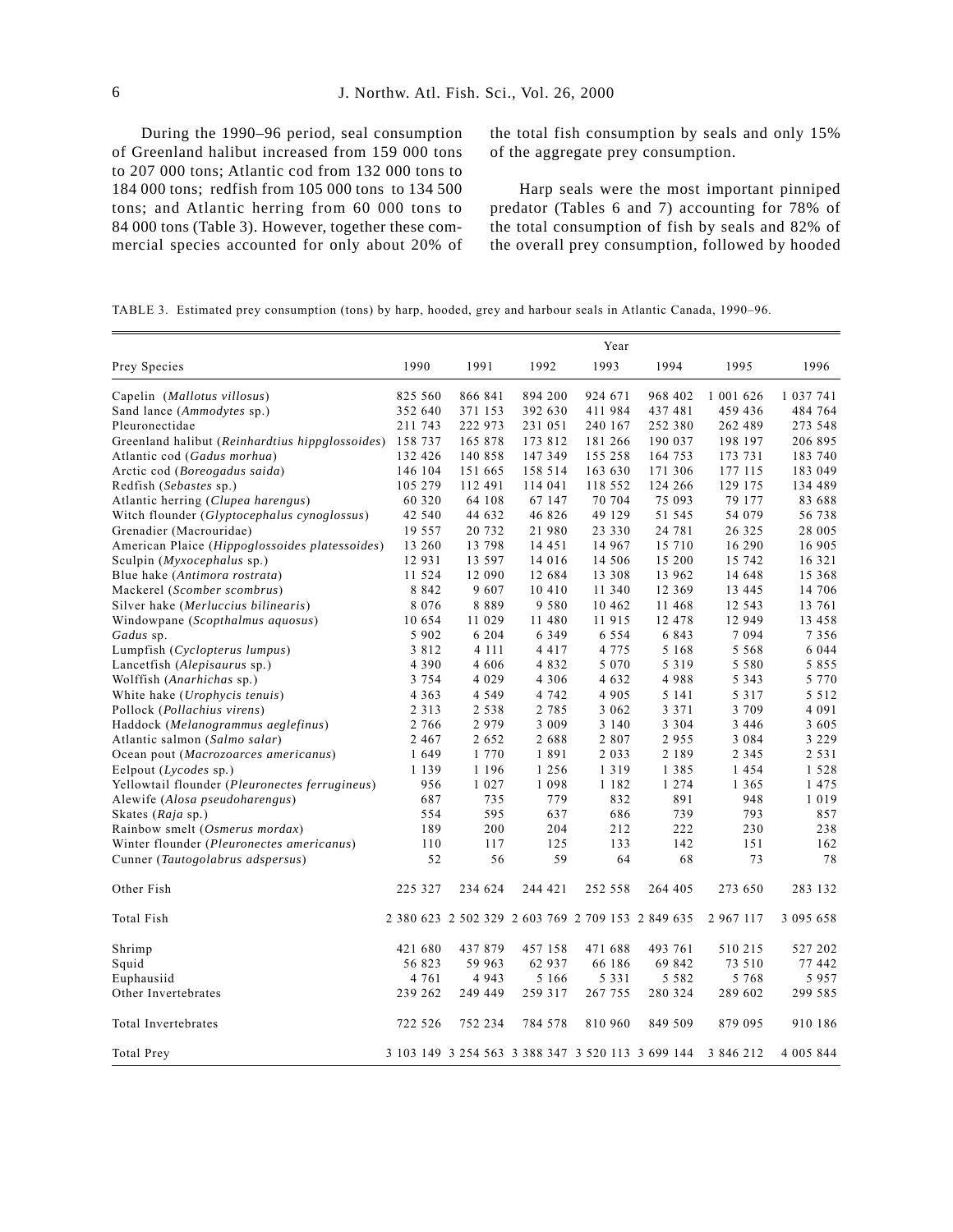|                     |                  |              |                  | NAFO Area        |                  |                |               |
|---------------------|------------------|--------------|------------------|------------------|------------------|----------------|---------------|
| Prey Species        | 2J3KL            | 4RS          | 3M               | 4VsW             | 4T               | Other          | Total         |
| Capelin             | 711 736          | 323 539      | 332              | 179              | 826              | 1 1 2 9        | 1 0 3 7 7 4 1 |
| Sand lance          | 345 429          | 6 1 8 2      | $\mathbf{0}$     | 88 892           | 18 662           | 25 599         | 484 764       |
| Pleuronectidae      | 179 224          | 72 706       | 3 0 6 7          | 12 626           | 2 4 9 8          | 3 4 2 7        | 273 548       |
| Greenland halibut   | 191 270          | 3913         | 11 677           | $\boldsymbol{0}$ | 15               | 20             | 206 895       |
| Atlantic cod        | 82 494           | 56 099       | 3732             | 24 260           | 7 2 3 5          | 9 9 2 0        | 183 740       |
| Arctic cod          | 180 763          | 2 2 8 6      | $\mathbf{0}$     | $\overline{0}$   | $\mathbf{0}$     | $\theta$       | 183 049       |
| Redfish             | 34 505           | 97 002       | 1 2 1 9          | 1 1 6 4          | 252              | 347            | 134 489       |
| Atlantic herring    | 35 845           | 27 816       | $\Omega$         | 12953            | 2989             | 4 0 8 5        | 83 688        |
| Witch flounder      | 50 989           | $\mathbf{0}$ | 5 7 2 7          | $\overline{0}$   | 9                | 13             | 56 738        |
| Grenadier           | 18751            | $\mathbf{0}$ | 2 1 0 6          | 4 2 4 1          | 1 2 2 5          | 1682           | 28 005        |
| American plaice     | 15 14 1          | 1 2 1 4      | $\theta$         | $\mathbf{0}$     | 232              | 318            | 16 905        |
| Sculpin             | 10 4 3 1         | 5 7 2 3      | $\Omega$         | 7                | 68               | 92             | 16 321        |
| Blue hake           | 13 8 16          | $\mathbf{0}$ | 1 5 5 2          | $\theta$         | $\overline{0}$   | $\Omega$       | 15 368        |
| Mackerel            | 7                | 5 3 9 6      | $\mathbf{0}$     | 5 0 3 8          | 1799             | 2466           | 14 706        |
| Silver hake         | 3                | 3 0 4 7      | $\overline{0}$   | 7678             | 1 279            | 1 7 5 4        | 13 761        |
| Windowpane          | $\overline{0}$   | 13 458       | $\overline{0}$   | $\mathbf{0}$     | $\theta$         | $\mathbf{0}$   | 13 458        |
| Gadus sp.           | 3 9 0 2          | 3 1 5 5      | $\mathbf{0}$     | 2.2.4            | 33               | 42             | 7 3 5 6       |
| Lumpfish            | $\boldsymbol{0}$ | 2 646        | $\theta$         | $\boldsymbol{0}$ | 1 4 3 3          | 1965           | 6 0 4 4       |
| Lancetfish          | 5 2 6 3          | $\Omega$     | 591              | $\boldsymbol{0}$ | $\Omega$         | $\mathbf{1}$   | 5 8 5 5       |
| Wolffish            | $\Omega$         | 3 9 3 4      | $\Omega$         | $\theta$         | 774              | 1 0 6 2        | 5 7 7 0       |
| White hake          | 4 7 1 3          | 624          | $\Omega$         | 94               | 35               | 46             | 5 5 1 2       |
| Pollock             | 60               | 222          | $\Omega$         | 2 7 6 7          | 443              | 599            | 4 0 9 1       |
| Haddock             | $\theta$         | 3 4 2 1      | $\mathbf{0}$     | 3                | 76               | 105            | 3 605         |
| Atlantic salmon     | 103              | 2993         | $\Omega$         | $\mathbf{0}$     | 56               | 77             | 3 2 2 9       |
| Ocean pout          | $\overline{4}$   | 1688         | $\Omega$         | 26               | 343              | 470            | 2 5 3 1       |
| Eelpout             | 1 3 1 6          | 42           | 148              | $\boldsymbol{0}$ | 9                | 13             | 1528          |
| Yellowtail flounder | $\boldsymbol{0}$ | 967          | $\boldsymbol{0}$ | $\boldsymbol{0}$ | 214              | 294            | 1 4 7 5       |
| Alewife             | 9                | 771          | $\mathbf{0}$     | 55               | 79               | 105            | 1 0 1 9       |
| <b>Skates</b>       | $\mathbf{0}$     | 539          | $\mathbf{0}$     | $\mathbf{0}$     | 134              | 184            | 857           |
| Smelt               | 102              | 135          | $\mathbf{0}$     | $\overline{0}$   | $\mathbf{1}$     | $\theta$       | 238           |
| Winter flounder     | 6                | 69           | $\boldsymbol{0}$ | 42               | 19               | 26             | 162           |
| Cunner              | $\mathbf{1}$     | 45           | $\Omega$         | 10               | 9                | 13             | 78            |
| Other Fish          | 258 267          | 22 3 2 6     | 2 1 4 3          | 297              | 44               | 55             | 283 132       |
| Total Fish          | 2 144 150        | 661 958      | 32 294           | 160 556          | 40 791           | 55 909         | 3 095 658     |
| Shrimp              | 513 456          | 13 541       | $\theta$         | 154              | 23               | 28             | 527 202       |
| Squid               | 55 270           | 7 3 6 7      | 4 656            | 7 0 3 4          | 1 3 1 7          | 1798           | 77 442        |
| Euphausiids         | 5 8 9 1          | 66           | $\boldsymbol{0}$ | $\boldsymbol{0}$ | $\boldsymbol{0}$ | $\Omega$       | 5957          |
| Other Invertebrates | 262 009          | 37 548       | $\theta$         | 21               | 3                | $\overline{4}$ | 299 585       |
| Total Invertebrates | 836 626          | 58 522       | 4 656            | 7 209            | 1 3 4 3          | 1830           | 910 186       |
| <b>Total Prev</b>   | 2 980 776        | 720 480      | 36 950           | 167 765          | 42 134           | 57 739         | 4 005 844     |

% of Annual Total 74.4% 18.0% 0.9% 4.2% 1.1% 1.4%

TABLE 4. Estimated total prey consumption (tons) by harp, hooded, grey and harbour seals in Atlantic Canada in 1996, by NAFO area and prey species (see species list in Table 3).

seals (12% fish; 10% total) and grey seals (10% fish; 8% total). Harbour seals accounted for an insignificant percentage (0.2%) of the total prey consumption.

The predation impacts of each of the four seal species differed by area (Tables 8 and 9). Off eastern Newfoundland and Labrador (Div. 2J and 3KL) where both harp and hooded seals are abundant,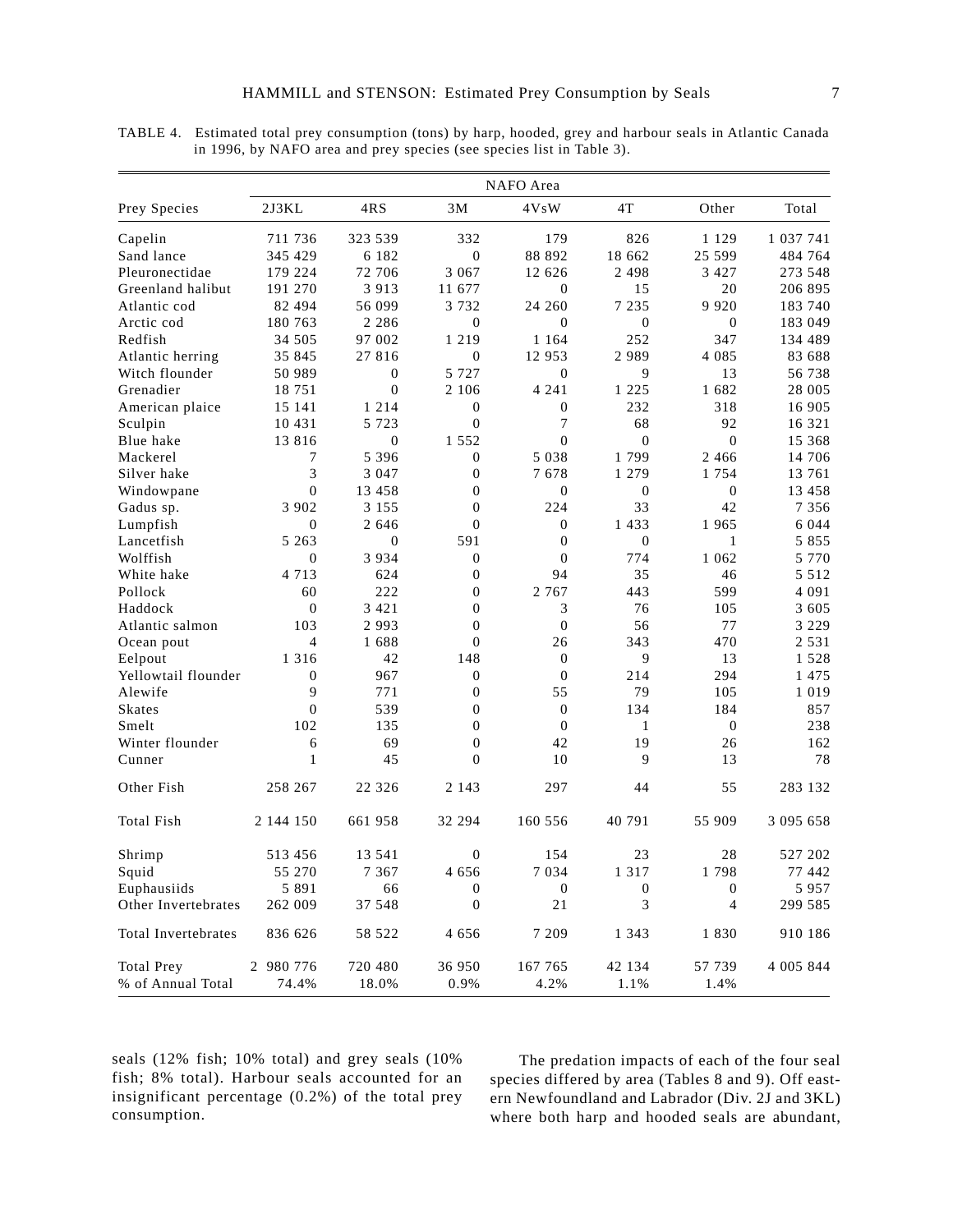|                     |       |       |       |       | NAFO Area |       |           |
|---------------------|-------|-------|-------|-------|-----------|-------|-----------|
| Prey Species        | 2J3KL | 4RS   | 3M    | 4VsW  | 4T        | Other | All Areas |
| Capelin             | 23.9  | 44.9  | 0.9   | 0.1   | 2.0       | 2.0   | 25.9      |
| Sand lance          | 11.6  | 0.9   | 0.0   | 53.0  | 44.3      | 44.3  | 12.1      |
| Pleuronectidae      | 6.0   | 10.1  | 8.3   | 7.5   | 5.9       | 5.9   | 6.8       |
| Greenland halibut   | 6.4   | 0.5   | 31.6  | 0.0   | 0.0       | 0.0   | 5.2       |
| Atlantic cod        | 2.8   | 7.8   | 10.1  | 14.5  | 17.2      | 17.2  | 4.6       |
| Arctic cod          | 6.1   | 0.3   | 0.0   | 0.0   | 0.0       | 0.0   | 4.6       |
| Redfish             | 1.2   | 13.5  | 3.3   | 0.7   | 0.6       | 0.6   | 3.4       |
| Atlantic herring    | 1.2   | 3.9   | 0.0   | 7.7   | 7.1       | 7.1   | 2.1       |
| Witch flounder      | 1.7   | 0.0   | 15.5  | 0.0   | 0.0       | 0.0   | 1.4       |
| Grenadier           | 0.6   | 0.0   | 5.7   | 2.5   | 2.9       | 2.9   | 0.7       |
| American plaice     | 0.5   | 0.2   | 0.0   | 0.0   | 0.6       | 0.6   | 0.4       |
| Sculpin             | 0.3   | 0.8   | 0.0   | 0.0   | 0.2       | 0.2   | 0.4       |
| Blue hake           | 0.5   | 0.0   | 4.2   | 0.0   | 0.0       | 0.0   | 0.4       |
| Mackerel            | 0.0   | 0.7   | 0.0   | 3.0   | 4.3       | 4.3   | 0.4       |
| Silver hake         | 0.0   | 0.4   | 0.0   | 4.6   | 3.0       | 3.0   | 0.3       |
| Windowpane          | 0.0   | 1.9   | 0.0   | 0.0   | 0.0       | 0.0   | 0.3       |
| Gadus sp.           | 0.1   | 0.4   | 0.0   | 0.1   | 0.1       | 0.1   | 0.2       |
| Lumpfish            | 0.0   | 0.4   | 0.0   | 0.0   | 3.4       | 3.4   | 0.2       |
| Lancetfish          | 0.2   | 0.0   | 1.6   | 0.0   | 0.0       | 0.0   | 0.1       |
| Wolffish            | 0.0   | 0.5   | 0.0   | 0.0   | 1.8       | 1.8   | 0.1       |
| White hake          | 0.2   | 0.1   | 0.0   | 0.1   | 0.1       | 0.1   | 0.1       |
| Pollock             | 0.0   | 0.0   | 0.0   | 1.6   | 1.1       | 1.0   | 0.1       |
| Haddock             | 0.0   | 0.5   | 0.0   | 0.0   | 0.2       | 0.2   | 0.1       |
| Atlantic salmon     | 0.0   | 0.4   | 0.0   | 0.0   | 0.1       | 0.1   | 0.1       |
| Ocean pout          | 0.0   | 0.2   | 0.0   | 0.0   | 0.8       | 0.8   | 0.1       |
| Eelpout             | 0.0   | 0.0   | 0.4   | 0.0   | 0.0       | 0.0   | 0.0       |
| Yellowtail flounder | 0.0   | 0.1   | 0.0   | 0.0   | 0.5       | 0.5   | 0.0       |
| Alewife             | 0.0   | 0.1   | 0.0   | 0.0   | 0.2       | 0.2   | 0.0       |
| <b>Skates</b>       | 0.0   | 0.1   | 0.0   | 0.0   | 0.3       | 0.3   | 0.0       |
| Smelt               | 0.0   | 0.0   | 0.0   | 0.0   | 0.0       | 0.0   | 0.0       |
| Winter flounder     | 0.0   | 0.0   | 0.0   | 0.0   | 0.0       | 0.0   | 0.0       |
| Cunner              | 0.0   | 0.0   | 0.0   | 0.0   | 0.0       | 0.0   | 0.0       |
| Other Fish          | 8.7   | 3.1   | 5.8   | 0.2   | 0.1       | 0.1   | 7.1       |
| <b>Total Fish</b>   | 71.9  | 91.9  | 87.4  | 95.7  | 96.8      | 96.8  | 77.3      |
| Shrimp              | 17.2  | 1.9   | 0.0   | 0.1   | 0.1       | 0.0   | 13.2      |
| Squid               | 1.9   | 1.0   | 12.6  | 4.2   | 3.1       | 3.1   | 1.9       |
| Euphausiids         | 0.2   | 0.0   | 0.0   | 0.0   | 0.0       | 0.0   | 0.1       |
| Other Invertebrates | 8.8   | 5.2   | 0.0   | 0.0   | 0.0       | 0.0   | 7.5       |
| Total Invertebrates | 28.1  | 8.1   | 12.6  | 4.3   | 3.2       | 3.2   | 22.7      |
| <b>Total Prev</b>   | 100.0 | 100.0 | 100.0 | 100.0 | 100.0     | 100.0 | 100.0     |

TABLE 5. Estimated total prey consumption (% by weight) by harp, hooded, grey and harbour seals in Atlantic Canada in 1996, by NAFO area and prey species (see species list in Table 3).

harp seals were the most important pinniped predator accounting for 88% of the total prey consumed by seals in this area, 59% of the Atlantic cod consumed, 86% of the capelin consumed, and more than 97% of the pinniped consumption of Arctic cod (*Boreogadus saida*) and capelin (Table 9). Hooded seals were responsible for most of the pinniped consumption of redfish (52%) and Greenland halibut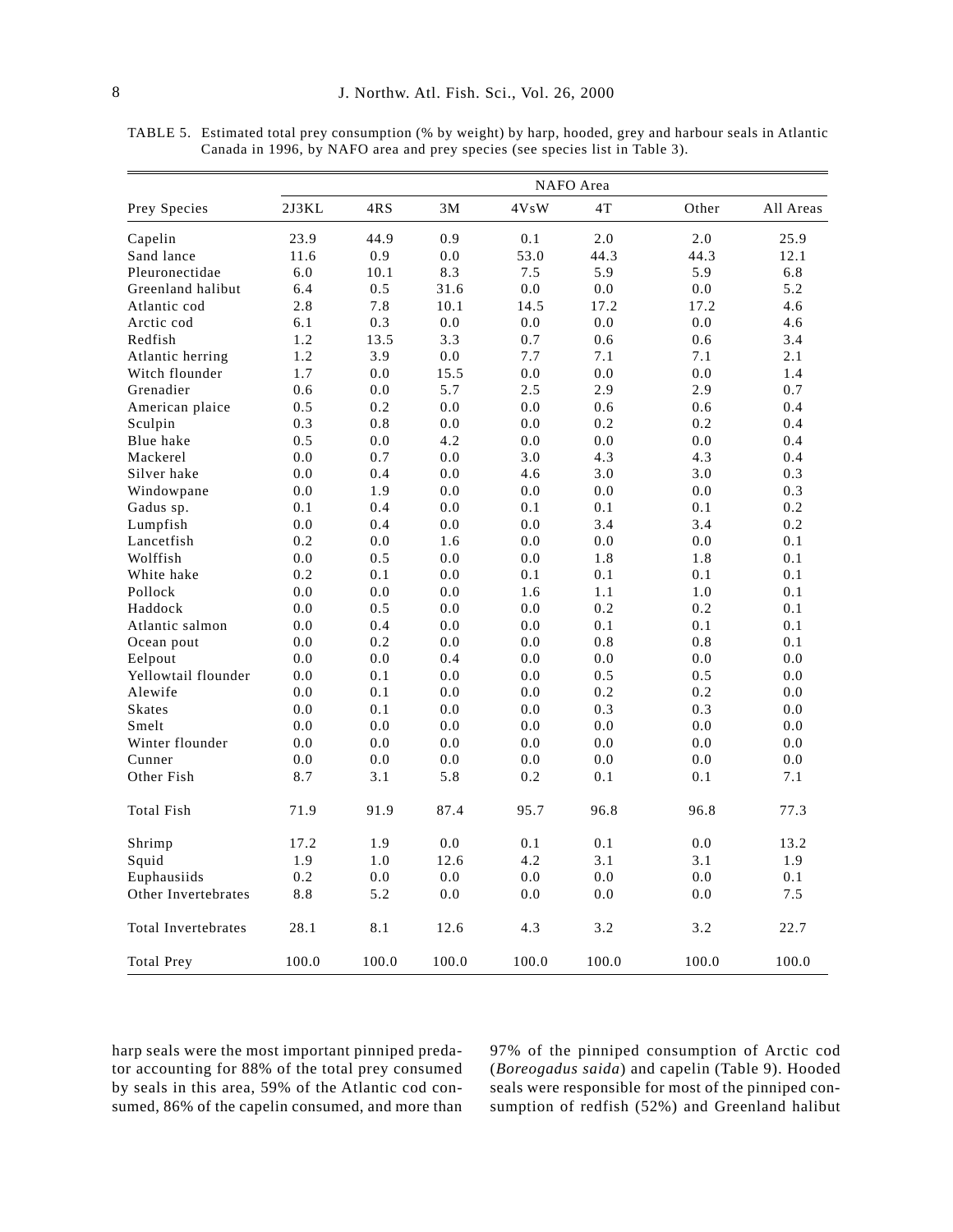|              |                   |                |          |          | NAFO Area    |          |                  |               |
|--------------|-------------------|----------------|----------|----------|--------------|----------|------------------|---------------|
| Seal Species |                   | 2J3KL          | 4RS      | 3M       | 4VsW         | 4T       | Other            | All Areas     |
| Harp Seal    | Fish Prey         | 1 824 791      | 602 173  | $\theta$ | $\mathbf{0}$ | $\theta$ | $\theta$         | 2 4 2 6 9 6 4 |
|              | Invertebrate Prey | 792 638        | 57 526   | $\theta$ | $\mathbf{0}$ | $\theta$ | $\boldsymbol{0}$ | 850 164       |
|              | Total Prey        | 2 617 429      | 659 699  | $\Omega$ | $\mathbf{0}$ | $\theta$ | $\overline{0}$   | 3 277 128     |
| Hooded Seal  | Fish Prey         | 319 008        | 8 2 9 7  | 32 294   | $\mathbf{0}$ | $\theta$ | $\theta$         | 359 599       |
|              | Invertebrate Prey | 43 894         | 643      | 4 6 5 6  | $\mathbf{0}$ | $\theta$ | $\overline{0}$   | 49 193        |
|              | <b>Total Prey</b> | 362 902        | 8 9 4 0  | 36 950   | $\mathbf{0}$ | $\theta$ | $\overline{0}$   | 408 792       |
| Grey Seal    | Fish Prey         | $\overline{0}$ | 50 185   | $\theta$ | 158 135      | 40 430   | 55 460           | 304 210       |
|              | Invertebrate Prey | $\mathbf{0}$   | $\Omega$ | $\theta$ | 6 5 5 3      | 1 2 4 5  | 1 709            | 9 5 0 7       |
|              | <b>Total Prey</b> | $\Omega$       | 50 185   | $\Omega$ | 164 688      | 41 675   | 57 169           | 313 717       |
| Harbour Seal | Fish Prey         | 351            | 1 3 0 3  | $\theta$ | 2 4 2 1      | 361      | 449              | 4885          |
|              | Invertebrate Prey | 94             | 353      | $\theta$ | 656          | 98       | 121              | 1 3 2 2       |
|              | <b>Total Prey</b> | 445            | 1656     | $\theta$ | 3 0 7 7      | 459      | 570              | 6 207         |
| Totals       | Fish Prey         | 2 144 150      | 661 958  | 32 294   | 160 556      | 40 791   | 55 909           | 3 095 658     |
|              | Invertebrate Prey | 836 626        | 58 522   | 4 6 5 6  | 7 2 0 9      | 1 3 4 3  | 1830             | 910 186       |
|              | <b>Total Prey</b> | 2 980 776      | 720 480  | 36 950   | 167 765      | 42 134   | 57 739           | 4 005 844     |

TABLE 6. Estimated prey consumption (tons) in Atlantic Canada in 1996, by NAFO area and major prey type, for four species of seals.

TABLE 7. Percentage distribution, within each NAFO area, of major prey type consumption (tons) in Atlantic Canada in 1996, for four species of seals.

|              |                   |       |       |       | NAFO Area |       |       |           |
|--------------|-------------------|-------|-------|-------|-----------|-------|-------|-----------|
| Seal Species |                   | 2J3KL | 4RS   | 3M    | 4VsW      | 4T    | Other | All Areas |
| Harp Seal    | Fish Prey         | 61.2  | 83.6  | 0.0   | 0.0       | 0.0   | 0.0   | 60.6      |
|              | Invertebrate Prey | 26.6  | 8.0   | 0.0   | 0.0       | 0.0   | 0.0   | 21.2      |
|              | <b>Total Prey</b> | 87.8  | 91.6  | 0.0   | 0.0       | 0.0   | 0.0   | 81.8      |
| Hooded Seal  | Fish Prey         | 10.7  | 1.2   | 87.4  | 0.0       | 0.0   | 0.0   | 9.0       |
|              | Invertebrate Prey | 1.5   | 0.1   | 12.6  | 0.0       | 0.0   | 0.0   | 1.2       |
|              | <b>Total Prey</b> | 12.2  | 1.2   | 100.0 | 0.0       | 0.0   | 0.0   | 10.2      |
| Grey Seal    | Fish Prey         | 0.0   | 7.0   | 0.0   | 94.3      | 96.0  | 96.1  | 7.6       |
|              | Invertebrate Prey | 0.0   | 0.0   | 0.0   | 3.9       | 3.0   | 3.0   | 0.2       |
|              | Total Prey        | 0.0   | 7.0   | 0.0   | 98.2      | 98.9  | 99.0  | 7.8       |
| Harbour Seal | Fish Prey         | 0.0   | 0.2   | 0.0   | 1.4       | 0.9   | 0.8   | 0.1       |
|              | Invertebrate Prey | 0.0   | 0.0   | 0.0   | 0.4       | 0.2   | 0.2   | 0.0       |
|              | Total Prey        | 0.0   | 0.2   | 0.0   | 1.8       | 1.1   | 1.0   | 0.2       |
| Totals       | Fish Prey         | 71.9  | 91.9  | 87.4  | 95.7      | 96.8  | 96.8  | 77.3      |
|              | Invertebrate Prey | 28.1  | 8.1   | 12.6  | 4.3       | 3.2   | 3.2   | 22.7      |
|              | <b>Total Prey</b> | 100.0 | 100.0 | 100.0 | 100.0     | 100.0 | 100.0 | 100.0     |

(62%) in the region (Table 9). On the Flemish Cap (Div. 3M), hooded seals accounted for all of the seal predation. In the northern Gulf (Div. 4RS), the four seal species are present at different times of the year; harp seals are the most abundant, followed by grey, hooded and harbour seals. In this region,

harp seals were the most important pinniped predator of redfish (98%), capelin (97%), sand lance (95%), Atlantic cod (75%) and Atlantic herring (*Clupea harengus*) (64%) (Table 9). Grey seals in Div. 4RS were an important predator of Atlantic herring (29%) and Atlantic cod (25%), while hooded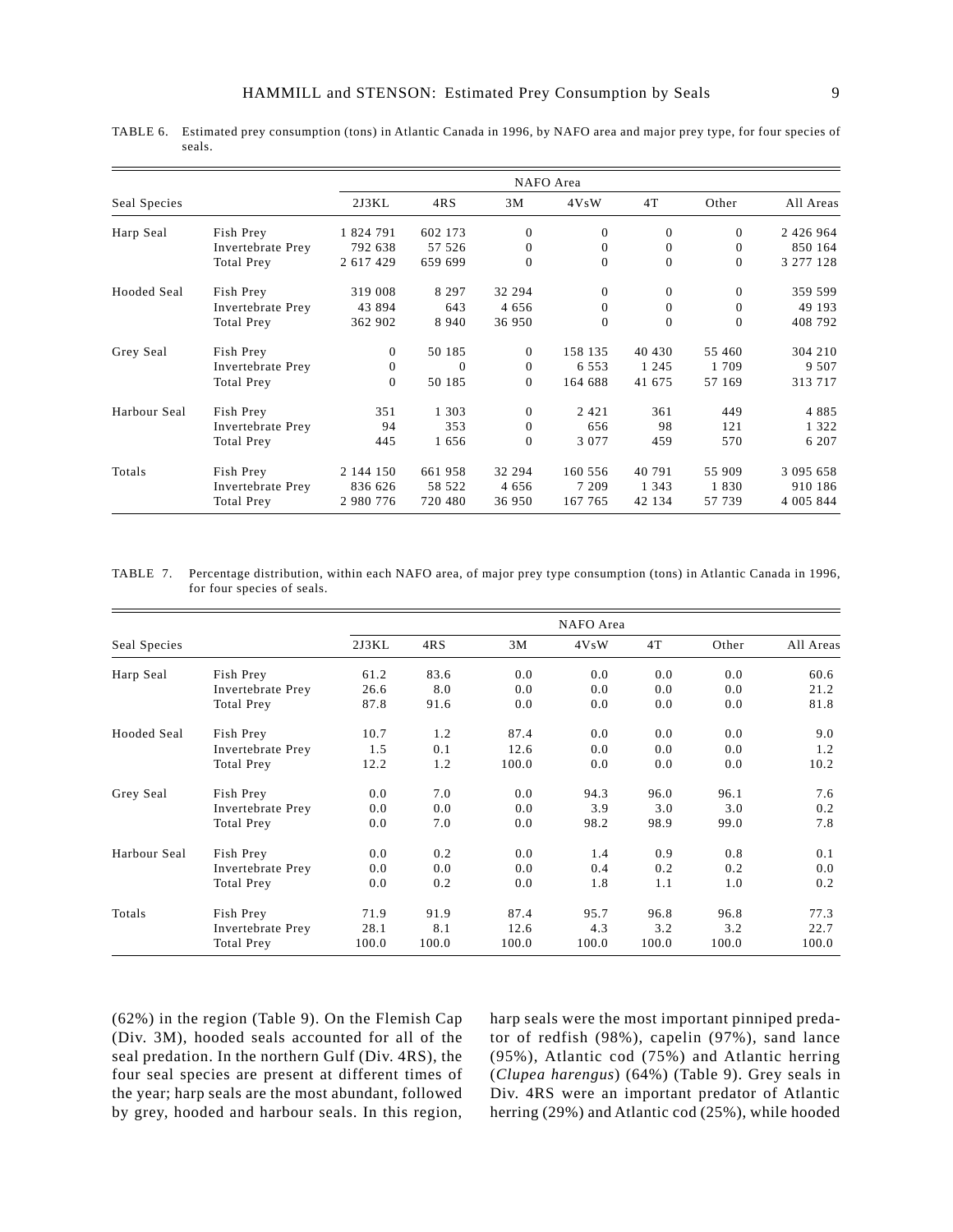TABLE 8. Estimated consumption (tons), by NAFO area, of some important prey items consumed by four species of seals in 1996.

| Seal         | Prey                     |                |         |                | NAFO Area        |                |                |               |
|--------------|--------------------------|----------------|---------|----------------|------------------|----------------|----------------|---------------|
| Species      | Species                  | 2J3KL          | 4RS     | 3M             | 4VsW             | 4T             | Other          | All Areas     |
| Harp Seal    | Capelin                  | 708 648        | 314 412 |                |                  |                |                | 1 023 060     |
|              | Arctic cod               | 175 843        | 990     |                |                  |                |                | 176 833       |
|              | Sand lance               | 345 429        | 5 8 7 1 |                |                  |                |                | 351 300       |
|              | G. halibut               | 72 996         |         |                |                  |                |                | 72 996        |
|              | Atl. Cod                 | 48 835         | 42 089  |                |                  |                |                | 90 924        |
|              | Atl. Herring             | 30 980         | 17878   |                |                  |                |                | 48 858        |
|              | Redfish                  | 16 657         | 95 128  |                |                  |                |                | 111 785       |
|              | All Species              | 1 399 388      | 476 368 |                |                  |                |                | 1 875 756     |
| Hooded Seal  | Capelin                  | 3 0 6 3        | 27      | 333            |                  |                |                | 3 4 2 3       |
|              | Arctic cod<br>Sand lance | 4921           | 1 2 9 6 |                |                  |                |                | 6 2 1 7       |
|              | G. halibut               | 118 273        | 3 7 7 3 | 11 677         |                  |                |                | 133 723       |
|              | Atl. Cod                 | 33 633         | 107     | 3732           |                  |                |                | 37 472        |
|              | Atl. Herring             | 4 7 5 1        | 1 2 5 2 |                |                  |                |                | 6 0 0 3       |
|              | Redfish                  | 17847          | 1842    | 1 2 1 9        |                  |                |                | 20 908        |
|              | All Species              | 182 488        | 8 2 9 7 | 16 961         |                  |                |                | 207 746       |
| Grey Seal    | Capelin<br>Arctic cod    |                | 9 0 0 4 |                |                  | 799            | 1 0 9 7        | 10 900        |
|              | Sand lance               |                | 310     |                | 88 892           | 18 662         | 25 600         | 133 464       |
|              | G. halibut               |                | 140     |                |                  | 15             | 21             | 176           |
|              | Atl. Cod                 |                | 13 803  |                | 24 074           | 7 207          | 9887           | 54 971        |
|              | Atl. Herring             |                | 8 2 6 0 |                | 12 160           | 2870           | 3938           | 27 228        |
|              | Redfish                  |                | 24      |                | 1 1 5 1          | 250            | 343            | 1768          |
|              | All Species              |                | 31 541  |                | 126 277          | 29 803         | 40 886         | 228 507       |
| Harbour Seal | Capelin                  | 26             | 96      |                | 179              | 27             | 33             | 361           |
|              | Arctic cod<br>Sand lance |                |         |                |                  |                |                |               |
|              | G. halibut               |                |         |                |                  |                |                |               |
|              | Atl. Cod                 | 27             | 100     |                | 185              | 28             | 34             | 374           |
|              | Atl. Herring             | 115            | 427     |                | 793              | 118            | 146            | 1 5 9 9       |
|              | Redfish                  | $\mathfrak{2}$ | 7       |                | 13               | $\overline{2}$ | $\mathfrak{2}$ | 26            |
|              | All Species              | 170            | 630     |                | 1 1 7 0          | 175            | 215            | 2 3 6 0       |
| Totals       | Capelin                  | 711 737        | 323 539 | 333            | 179              | 826            | 1 1 3 0        | 1 0 3 7 7 4 4 |
|              | Arctic cod               | 180 764        | 2 2 8 6 | $\mathbf{0}$   | $\mathbf 0$      | $\theta$       | $\theta$       | 183 050       |
|              | Sand lance               | 345 429        | 6 1 8 1 | $\overline{0}$ | 88 892           | 18 662         | 25 600         | 484 764       |
|              | G. halibut               | 191 269        | 3 9 1 3 | 11 677         | $\boldsymbol{0}$ | 15             | 21             | 206 895       |
|              | Atl. Cod                 | 82 495         | 56 099  | 3732           | 24 259           | 7 2 3 5        | 9921           | 183 741       |
|              | Atl. Herring             | 35 846         | 27817   | $\mathbf{0}$   | 12 953           | 2988           | 4 0 8 4        | 83 688        |
|              | Redfish                  | 34 506         | 97 001  | 1 2 1 9        | 1 1 6 4          | 252            | 345            | 134 487       |
|              | All Species              | 1 582 046      | 516836  | 16 961         | 127 447          | 29 978         | 41 101         | 2 3 1 4 3 6 9 |

seals accounted for nearly all (96%) of the consumption of Greenland halibut by seals in this region. On the eastern Scotian Shelf (Div. 4VsW) and in the southern Gulf (Div. 4T), grey seals were the dominant pinniped predator accounting for virtually all (99%) of the prey consumption by seals in these two areas.

Most of the consumption of Atlantic cod, Atlantic herring and redfish by seals was comprised of small, juvenile fish (Table 10). In 1996, 95% of the Atlantic cod consumed by seals were less than 40 cm in length, 90% of the herring consumed were less than 30 cm, and 89% of the redfish consumed were less than 25 cm in length.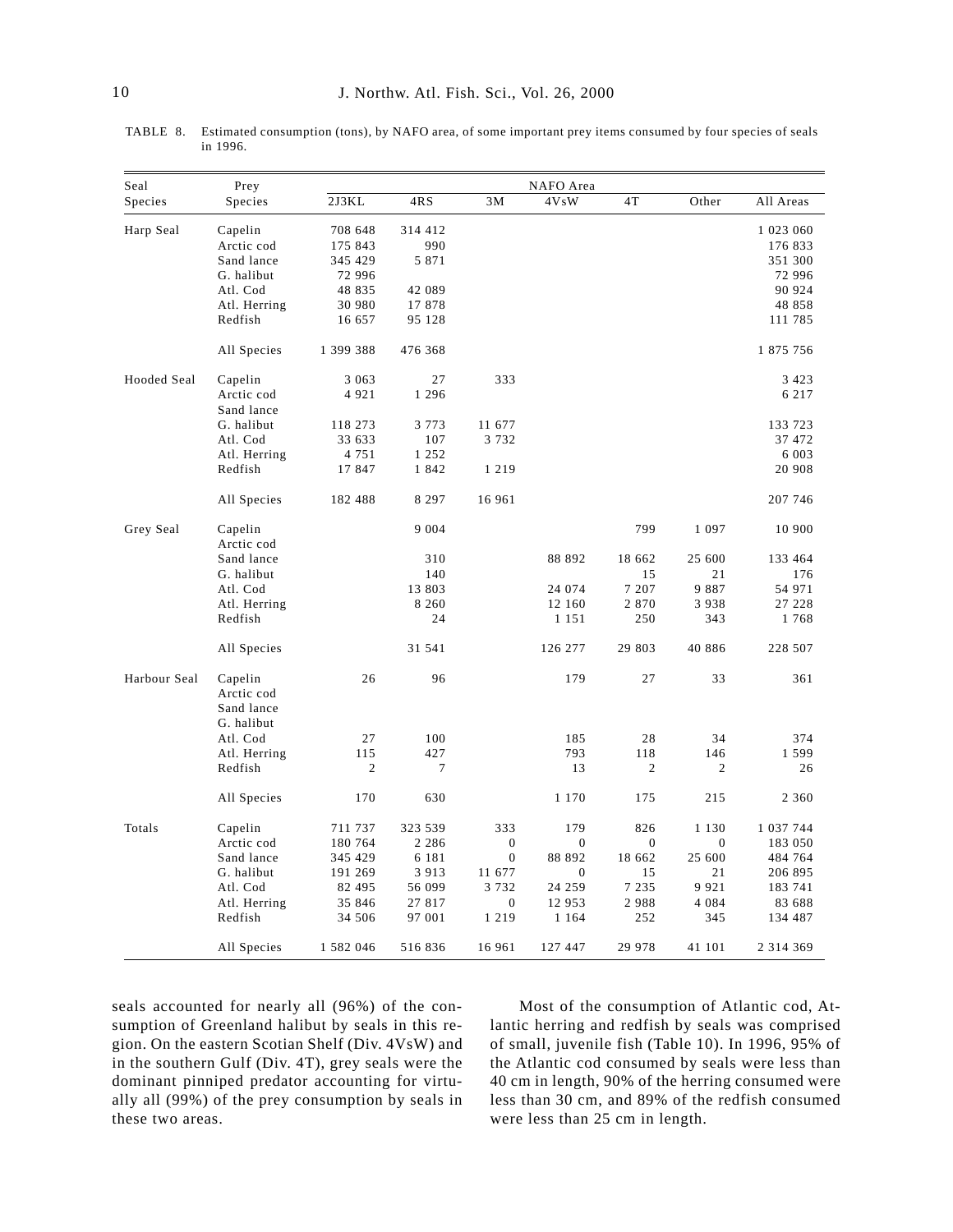| Seal         | Prey                                |        |       |        | NAFO Area |               |        |           |
|--------------|-------------------------------------|--------|-------|--------|-----------|---------------|--------|-----------|
| Species      | Species                             | 2J3KL  | 4RS   | 3M     | 4VsW      | $4\mathrm{T}$ | Other  | All Areas |
| Harp Seal    | Capelin                             | 99.57  | 97.18 |        |           |               |        | 98.59     |
|              | Arctic Cod                          | 97.28  | 43.31 |        |           |               |        | 96.60     |
|              | Sand lance                          | 100.00 | 94.98 |        |           |               |        | 72.47     |
|              | G. halibut                          | 38.16  | 0.00  |        |           |               |        | 35.28     |
|              | Atl. Cod                            | 59.20  | 75.03 |        |           |               |        | 49.48     |
|              | Atl. Herring                        | 86.43  | 64.27 |        |           |               |        | 58.38     |
|              | Redfish                             | 48.27  | 98.07 |        |           |               |        | 83.12     |
|              | All Species                         | 88.45  | 92.17 |        |           |               |        | 81.05     |
| Hooded Seal  | Capelin                             | 0.43   | 0.01  | 100.00 |           |               |        | 0.33      |
|              | Arctic Cod                          | 2.72   | 56.69 |        |           |               |        | 3.40      |
|              | Sand lance                          | 0.00   | 0.00  |        |           |               |        |           |
|              | G. halibut                          | 61.84  | 96.42 | 100.00 |           |               |        | 64.63     |
|              | Atl. Cod                            | 40.77  | 0.19  | 100.00 |           |               |        | 20.39     |
|              | Atl. Herring                        | 13.25  | 4.50  |        |           |               |        | 7.17      |
|              | Redfish                             | 51.72  | 1.90  | 100.00 |           |               |        | 15.55     |
|              | All Species                         | 11.53  | 1.61  | 100.00 |           |               |        | 8.98      |
| Grey Seal    | Capelin                             |        | 2.78  |        |           | 96.73         | 97.08  | 1.05      |
|              | Arctic Cod                          |        |       |        |           |               |        |           |
|              | Sand lance                          |        | 5.02  |        | 100.00    | 100.00        | 100.00 | 27.53     |
|              | G. halibut                          |        | 3.58  |        |           | 100.00        | 100.00 | 0.09      |
|              | Atl. Cod                            |        | 24.60 |        | 99.24     | 99.61         | 99.66  | 29.92     |
|              | Atl. Herring                        |        | 29.69 |        | 93.88     | 96.05         | 96.43  | 32.54     |
|              | Redfish                             |        | 0.02  |        | 98.88     | 99.21         | 99.42  | 1.31      |
|              | All Species                         |        | 6.10  |        | 99.08     | 99.42         | 99.48  | 9.87      |
| Harbour Seal | Capelin<br>Arctic Cod<br>Sand lance |        | 0.03  |        | 100.00    | 3.27          | 2.92   | 0.03      |
|              | G. halibut                          |        |       |        |           |               |        |           |
|              | Atl. Cod                            | 0.03   | 0.18  |        | 0.76      | 0.39          | 0.34   | 0.20      |
|              | Atl. Herring                        | 0.32   | 1.54  |        | 6.12      | 3.95          | 3.57   | 1.91      |
|              | Redfish                             | 0.01   | 0.01  |        | 1.12      | 0.79          | 0.58   | 0.02      |
|              | All Species                         | 0.01   | 0.12  |        | 0.92      | 0.58          | 0.52   | $0.10\,$  |

TABLE 9. Estimated percentage consumption of principal prey species, within each NAFO area, by four species of seals.

# **Discussion**

During model development, several assumptions were made, which may or may not have been realistic. We did not assess the sensitivity of our consumption estimates to the model parameters used in deriving these values – since we used the same model structure as in previous seal feeding and consumption studies (Hammill and Mohn, MS 1994; Mohn and Bowen, 1996; Stenson *et al*., 1997a). These earlier studies found that pinniped population size was the most important factor affecting fish consumption estimates (Hammill and Mohn, MS 1994; Stenson *et al*., 1997a). Typically, the annual net rate of increase of seal populations is relatively low (3–10% per year) and reliable estimates of population size are available for most of the pinniped species in eastern Canada.

We assumed that average daily age specific energy requirements of seals could be described by a simple equation, where energy intake is a function of body mass<sup> $0.75$ </sup> multiplied by constants to account for energy requirements due to activity and growth. We did not vary these constants with season, age- or sex-class or diet composition. Although changes in activity and growth do occur, these are poorly documented. Nevertheless, such changes can have a major impact on consumption estimates (Mohn and Bowen, 1996). Age-body mass relationships in our study were based on samples collected after reproduction (when body mass is near the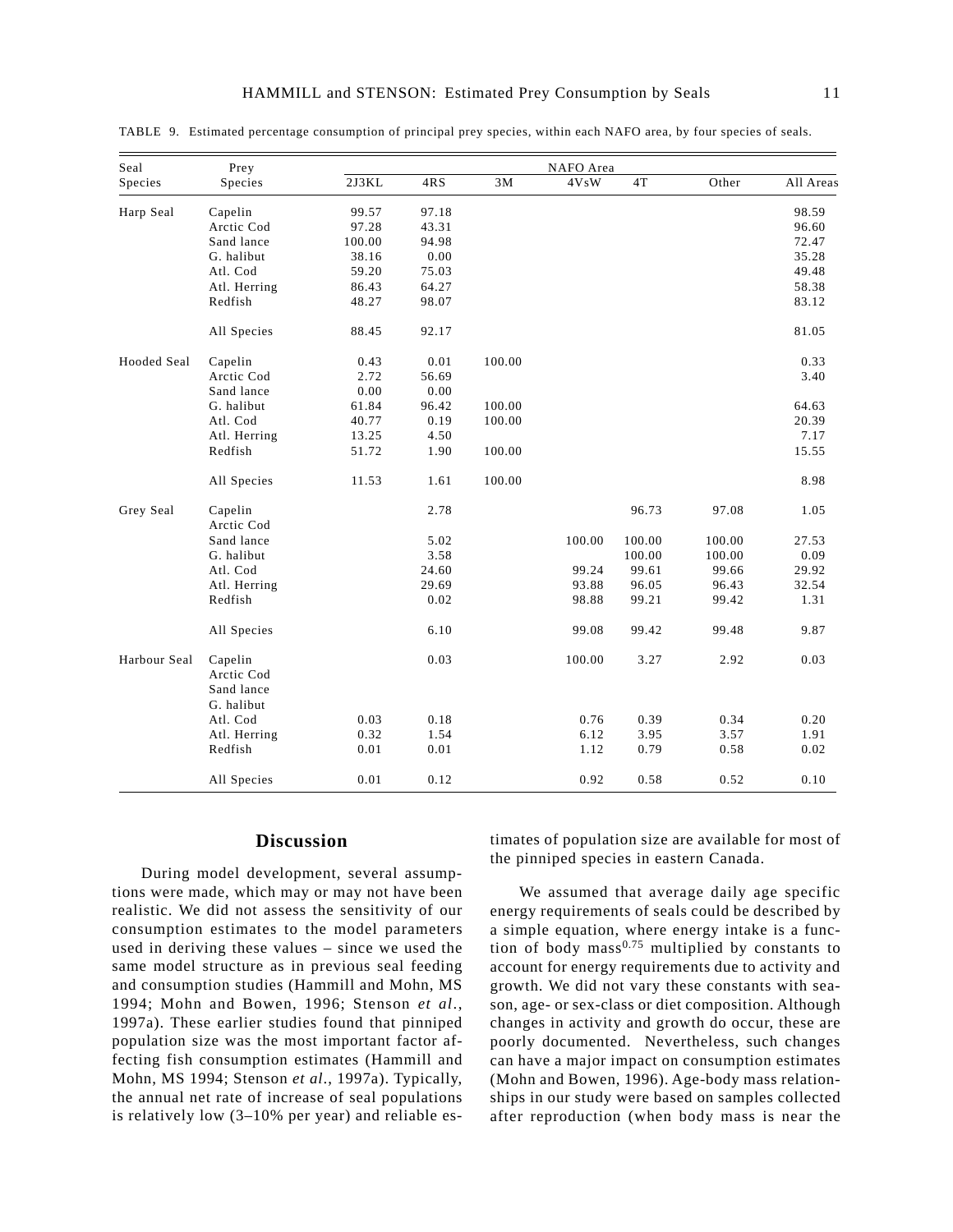TABLE 10. Consumption (tons) of Atlantic cod, Atlantic herring and redfish by seals in 1996 in the northern Gulf of St. Lawrence (NAFO Divs. 4RS), by size group of prey.

|              |        | <b>Atlantic cod</b> |         |            |        |            |  |  |  |  |  |  |
|--------------|--------|---------------------|---------|------------|--------|------------|--|--|--|--|--|--|
|              |        | $<$ 40 cm           |         | $>40$ cm   |        | Total      |  |  |  |  |  |  |
| Seal Species | tons   | % of Total          | tons    | % of Total | tons   | % of Total |  |  |  |  |  |  |
| Harp Seal    | 41 542 | 98.7                | 547     | 1.3        | 42 089 | 75.2       |  |  |  |  |  |  |
| Hooded Seal  |        |                     |         |            |        |            |  |  |  |  |  |  |
| Grey Seal    | 11 733 | 85.0                | 2 0 7 0 | 15.0       | 13 803 | 24.7       |  |  |  |  |  |  |
| Harbour Seal | 99     | 99.0                |         | 1.0        | 100    | 0.2        |  |  |  |  |  |  |
| Total        | 53 374 | 95.3                | 2 6 1 8 | 4.7        | 55 992 | 100.0      |  |  |  |  |  |  |

|              |        | <b>Atlantic herring</b> |         |            |         |            |  |  |  |  |  |  |
|--------------|--------|-------------------------|---------|------------|---------|------------|--|--|--|--|--|--|
| Seal Species |        | $<$ 30 cm               |         | $>30$ cm   | Total   |            |  |  |  |  |  |  |
|              | tons   | % of Total              | tons    | % of Total | tons    | % of Total |  |  |  |  |  |  |
| Harp Seal    | 16984  | 95.0                    | 894     | 5.0        | 17878   | 64.3       |  |  |  |  |  |  |
| Hooded Seal  | 901    | 72.0                    | 351     | 28.0       | 1 2 5 2 | 4.5        |  |  |  |  |  |  |
| Grey Seal    | 6938   | 84.0                    | 1 322   | 16.0       | 8 2 6 0 | 29.7       |  |  |  |  |  |  |
| Harbour Seal | 268    | 62.9                    | 158     | 37.1       | 426     | 1.5        |  |  |  |  |  |  |
| Total        | 25 091 | 90.2                    | 2 7 2 5 | 9.8        | 27 816  | 100.0      |  |  |  |  |  |  |

| Seal Species | Redfish   |            |         |                                           |        |            |  |  |  |
|--------------|-----------|------------|---------|-------------------------------------------|--------|------------|--|--|--|
|              | $<$ 25 cm |            |         | $>25$ cm                                  | Total  |            |  |  |  |
|              | tons      | % of Total | tons    | % of Total                                | tons   | % of Total |  |  |  |
| Harp Seal    | 85 616    | 90.0       | 9 5 1 2 | 10.0                                      | 95 128 | 98.1       |  |  |  |
| Hooded Seal  | 1 1 0 5   | 60.0       | 737     | 40.0                                      | 1842   | 1.9        |  |  |  |
| Grey Seal    | 14        | 58.3       | 10      | 41.7                                      | 24     | < 0.1      |  |  |  |
| Harbour Seal |           |            |         | Redfish size frequency data not available |        |            |  |  |  |
| Total        | 86 735    | 89.4       | 10 259  | 10.6                                      | 96 994 | 100.0      |  |  |  |

annual minimum) and thus underestimate total annual energy requirements. Our approach did not take into account seasonal changes in energy requirements associated with reproduction and moult. However, these energetic costs are unlikely to have a major impact on the annual estimates of energy requirements as Olesiuk (1993) estimated that the additional energy costs associated with reproduction only add about 5% to the total energy requirements of a population. Also, much of the costs associated with reproduction are offset by a reduction in energy requirements during moulting (Ryg and Øritsland, 1991). However, our assumption that consumption rates do not change during lactation, breeding and moulting periods (when most adults reduce caloric intake and rely on fat reserves to meet their energetic needs) could lead to overestimating consumption if more limited geographical areas or particular seasons were being considered.

There is also some evidence of different seasonal distributions between males and females, as well as sex-specific changes in body condition. For example, after breeding, female harp seals leave the whelping area and feed intensively (Sergeant, 1991; Stenson and Hammill, Northwest Atlantic Fisheries Centre, St. John's, Canada, unpubl. data) to replace a portion of the energy reserves expended during lactation (Beck *et al*., 1993a, b; Chabot *et al*., 1996). Males remain near the whelping patch (Sergeant, 1991; Stenson and Hammill, Northwest Atlantic Fisheries Centre, St. John's, Canada, unpubl. data), and continue to lose mass until early April when the moult begins (Chabot *et al*., 1996).

Consumption estimates of individual fish species are strongly affected by the seasonal distribution patterns of the various seal species, and spatial/ temporal variations in pinniped diet composition.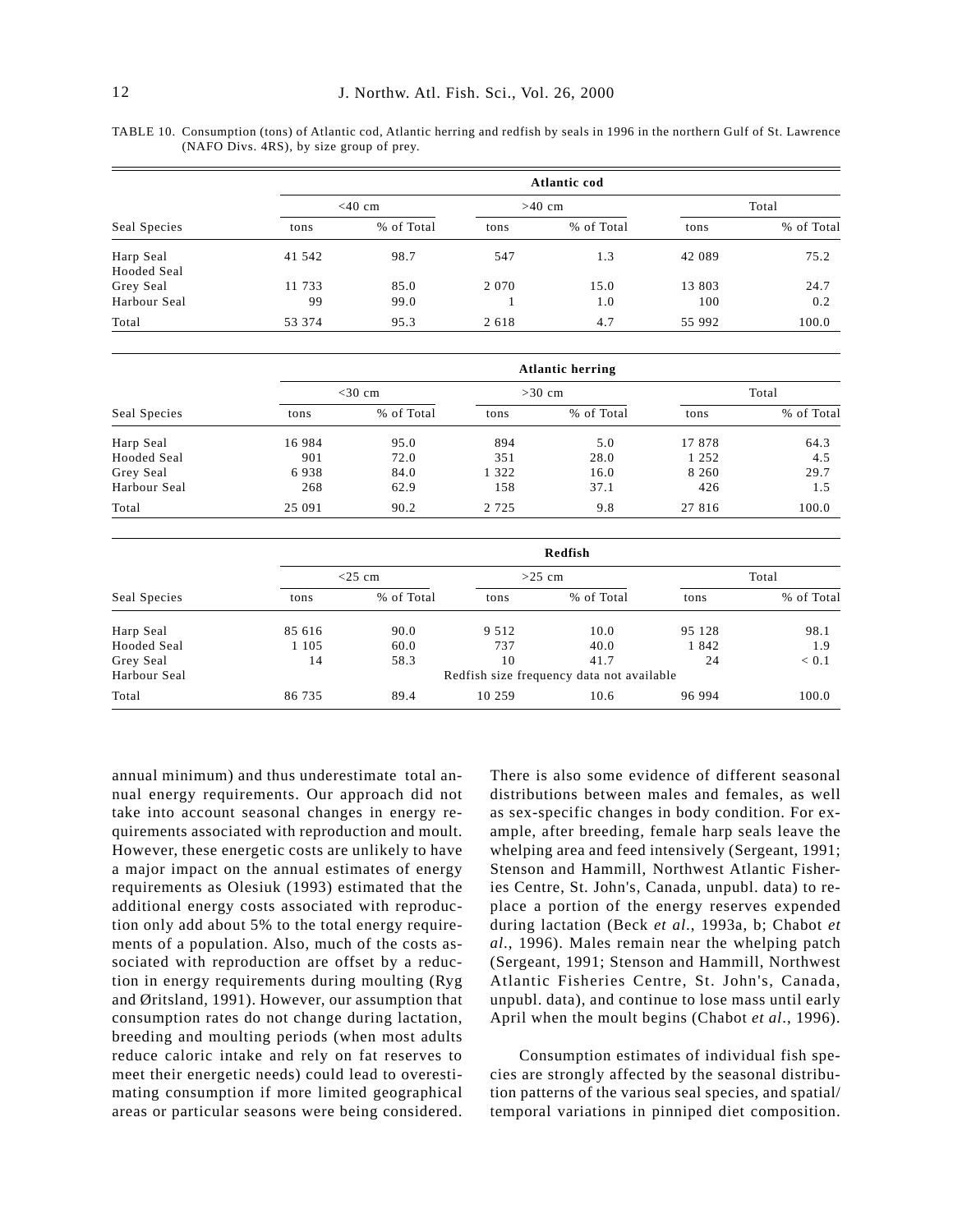Quantitative information on the spatial distribution of seals throughout the year is limited, and large changes in diet composition can occur across years, seasons and geographical areas (Mohn and Bowen, 1996; Shelton *et al*., 1997). Unfortunately, apart from the harp seals off eastern Newfoundland, temporal and spatial changes in diet composition are not well documented. Stenson *et al.* (1997a) compared annual estimates of harp seal consumption of Arctic cod, capelin and Atlantic cod off eastern Newfoundland between 1981 and 1994, using both annual and pooled diet composition data. Large annual changes (e.g. 50%–200%) in the consumption of major prey species (such as Arctic cod and capelin) were not tracked very well using a pooled average diet, suggesting that important trends in consumption were being masked. Shelton *et al*. (1997) also examined the effects of uncertainty in the values of population size, energy requirements, residency time, diet composition and prey energy density used by Stenson *et al*. (1997a) and found that uncertainty associated with the population estimates had the least effect on the overall uncertainty of consumption estimates, while diet composition had the greatest effect.

Invertebrates comprised an important component (12%–26%, by weight) of the diet of harp, hooded and harbour seals (Table 6). For hooded and harbour seals, the main invertebrate prey is squid (Appendix Tables 4 and 8). Squid beaks tend to remain lodged in the stomach rugae of seals, which may lead to an overestimation of their dietary importance (Bigg and Fawcett, 1985). With either fish or squid, diet composition can be reconstructed using otolith or beak size, respectively (corrected for digestive state *versus* body size relationships). However, for most other invertebrates, diet enumeration depends on counting whole prey items and/or recognizable body parts such as eyes or carapaces. Owing to the lower metabolizable energy of invertebrates – and the difficulty in reconstructing the invertebrate component of the diet – we have probably underestimated the role of invertebrates in seal diets, particularly for harp seals. Hence, total prey consumption has likely been underestimated, while fish consumption has probably been overestimated.

The pinniped species for which the greatest amount of information exists (and for which we have the greatest confidence in consumption estimates) is the harp seal. Good data exist on abundance (Shelton *et al*., 1996; Stenson *et al*., 1997a; Stenson *et al*., MS 1999) and body size (Chabot *et al*., 1996). Extensive data are also available on geographical and seasonal variations in the diet of harp seals off Newfoundland (Lawson *et al*., 1995; Lawson and Stenson, 1995, 1997), although less information exists for harp seals in the Gulf of St Lawrence. The available data indicate that the importance of Atlantic cod in the diet of harp seals did not change during 1990 to 1996, despite the extremely low abundance of the Atlantic cod stock in the Newfoundland region (Div. 2J and 3KL) during this time period (Lilly *et al*., MS 1999).

The population dynamics and diet of grey seals is also quite well known. Estimates of abundance are available for both the Sable Island and northern Gulf of St. Lawrence grey seal population components (Zwanenberg and Bowen, 1990; Hammill and Mohn, MS 1994; Mohn and Bowen, 1996) and diet composition and consumption estimates exist for both components (Benoit and Bowen, 1990; Murie and Lavigne, 1992; Bowen *et al*., 1993; Bowen and Harrison, 1994; Proust, 1996). However, dietary data for grey seals in the southern Gulf and 'Other' areas is poor. Even less is known about hooded seals; the available data are limited to a few studies on abundance (Bowen *et al.,* 1987; Stenson *et al*., 1997b) and feeding in nearshore (Ross, 1993) and offshore (Lawson and Stenson, Northwest Atlantic Fisheries Centre, St. John's, Newfoundland, Canada, unpubl. data) areas of Newfoundland. No information exists on the diet of hooded seals in the Gulf of St. Lawrence. In this latter area, prey composition was assumed to be identical to that of hooded seals in inshore Newfoundland. If this assumption is incorrect, the 'true' estimate of consumption by hooded seals in the Gulf could be significantly different from that calculated.

The species for which the least is known is the harbour seal. Our estimates of abundance and distribution are based on work conducted in the 1970s (Boulva and McLaren, 1979) and only a single diet study exists (Bowen and Harrison, 1996). However, the harbour seal population is so small relative to the other three seal species that changes in assumptions concerning the diet of harbour seals would have little effect on the estimates of total and regional pinniped prey consumption.

Estimates of consumption by grey and harp seals presented in this paper differ from earlier estimates (Hammill and Mohn MS 1994; Stenson *et al.,* 1997a). Our estimates of grey seal consump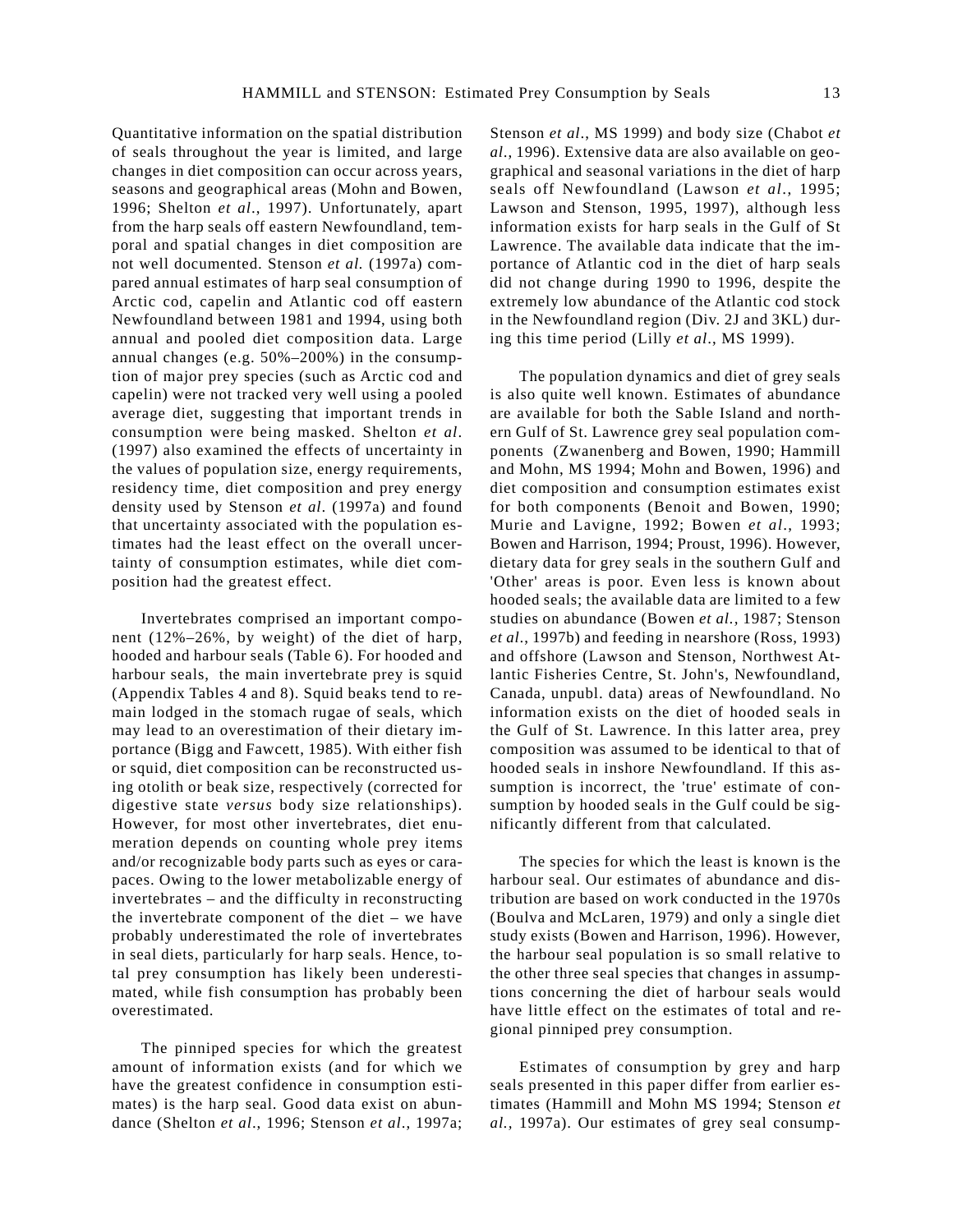tion: (a) lack a correction factor for unidentified dietary components; (b) do not include a specific cost for the heat increment of feeding; (c) use a lower non-Sable Island population size than Hammill and Mohn (MS 1994); and (d) include a higher proportion of cod in the diet of the northern Gulf of St. Lawrence grey seal component (Proust, 1996). Also, we used the average diet composition of grey seals in the northern Gulf and Scotian Shelf areas to characterize the diets of grey seals in the southern Gulf of St. Lawrence (Div. 4T) and 'Other' regions.

The present estimates of harp seal consumption differ from those provided by Stenson *et al*. (1997a) in several ways: (1) we used slightly lower estimates for the incremental costs of growth (GP); (2) we limited consumption to the southern part of the harp seal range (Div. 2J and 3KL and Div. 4RS); and (3) we used population size estimates that assumed pup mortality was greater than adult mortality and which also accounted for a substantially higher harvest of harp seals in Greenland (Stenson *et al.,* MS 1999). Our estimates of consumption also reflect a major change in the spatial distribution of harp seals within Div. 2J and 3KL. Satellite telemetry results indicate that only 11–14% of harp seals occur in nearshore regions  $\left( < 50 \text{ km} \right)$ . Thus, diet composition data for the nearshore area was applied to a smaller fraction of the population than in Stenson *et al.* (1997a).

Little is known about the factors affecting prey selection by seals. A comparison of harp seal stomach content data collected off Newfoundland with prey abundance data collected from research trawl surveys suggests that harp seals preferentially select capelin (and possibly Arctic cod), but are neutrally selective towards Atlantic cod, American plaice and Greenland halibut (Lawson *et al*., 1998a). Different species of seals also seem to forage on different size groups of prey. For example, in the northern Gulf of St. Lawrence (Div. 4RS), harp seals appear to consume Atlantic cod that are primarily 10–20 cm long (Lawson and Stenson, 1995a), grey seals seem to prefer cod around 15– 30 cm (Benoit and Bowen, 1990; Bowen *et al*., 1993), while hooded seals prefer cod 25–35 cm in length (Ross, MS 1993).

The size range of prey consumed by seals can also shift over time. In the northern Gulf, Benoit and Bowen (1990) reported that 85% of the Atlantic cod consumed by grey seals were <40 cm in length. In 1992, Proust (1996) found that 51% of the Atlantic cod consumed by grey seals were >40 cm in length. Shifts in the size range of prey consumed have also been noted in other areas. Hammond *et al*. (1994) reported on seasonal changes in the length-frequency distributions of cod, whiting, saithe, sandeels and American plaice consumed by grey seals off northeastern Scotland, while Tollit *et al*. (1997) noted inter-annual changes in the size distributions of herring and sprat consumed by harbour seals. Bowen *et al*. (1993) documented differences in the size distributions of cod consumed by grey seals between inshore and offshore areas on the Scotian Shelf, while Stansbury *et al*. (MS 1998) and Lilly *et al*. (MS 1999) observed annual differences in the size range of cod consumed by harp seals in waters off Newfoundland.

Predation is an omnipresent, but ephemeral feature of marine ecosystems. Population removals by predation can exceed fisheries harvests, yet it is often assumed that fishing mortality alone is responsible for variations in fish survival (Bax, 1998). Our estimates of consumption indicate that seals in Atlantic Canada consume large quantities of fish – but seal predation is only one of several sources of mortality to fish stocks. Realistically, it will not be possible to assess the relative impact of seal predation on fish stock abundance until other sources of natural mortality are quantified. Multispecies predation models indicate that consumption by fish of other fish can exceed that of marine mammals (Overholtz *et al.,* 1991; Trites *et al.,* 1997). Conceptually, multispecies approaches offer the greatest potential to fully evaluate the mortality impacts of predators, but the data requirements of these approaches are too demanding to be of likely use in the near future. Less data intensive, mass-balance types of models (Trites *et al.,* 1997; Walters *et al.,* 1997) are apt to provide more timely insights into ecosystem structure and the relative importance of various species. These insights, in turn, may stimulate more dynamic and predictive modeling efforts that focus on key species. Such efforts would help place predation by seals within the context of overall natural mortality, and facilitate an accurate and synoptic assessment of the impacts of seals on fish stocks.

#### **Acknowledgements**

We thank V. Lesage and D. Chabot, Department of Fisheries and Oceans, Mont Joli, Quebec; and J. W. Lawson, Department of Fisheries and Oceans,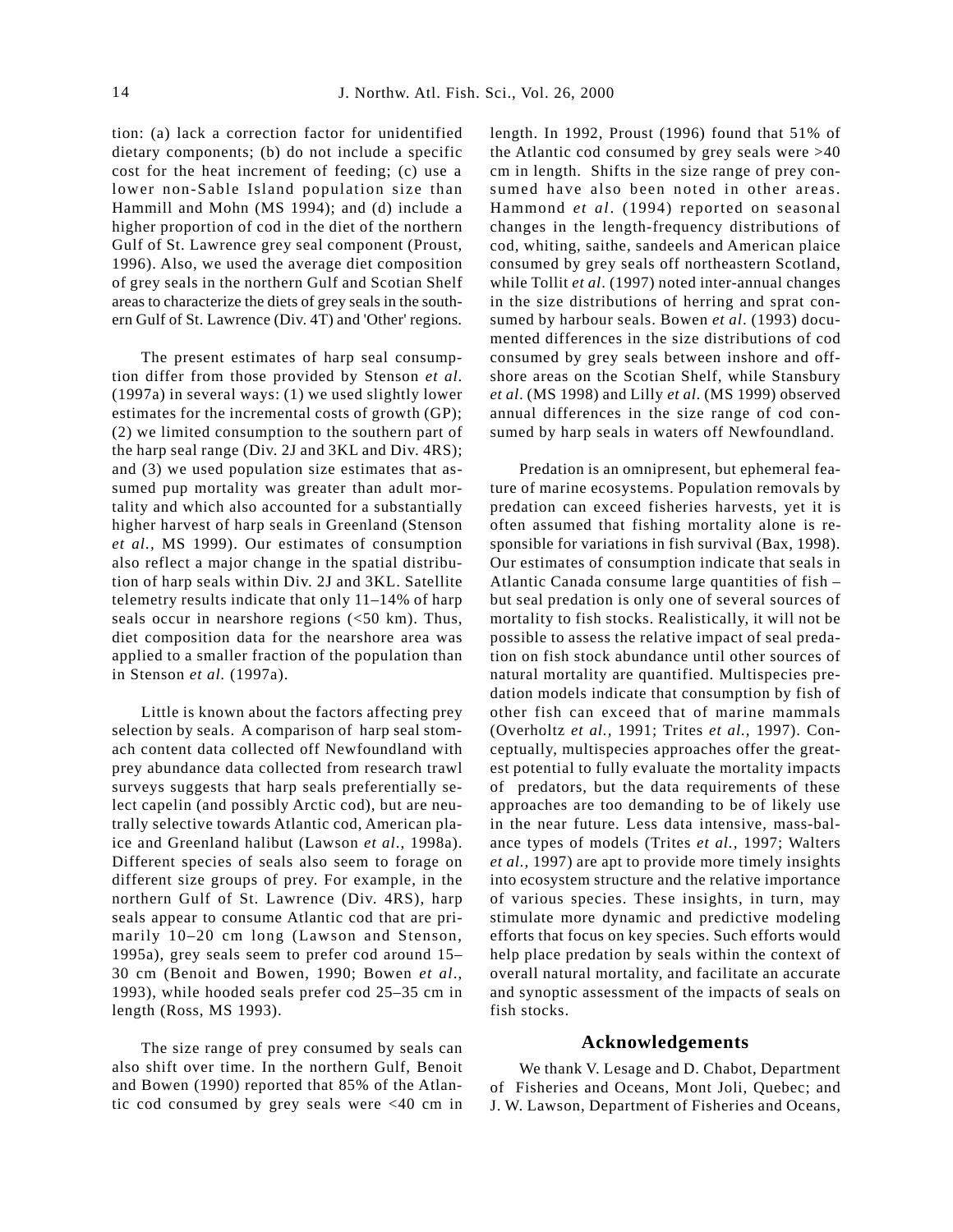St John's, Newfoundland for allowing us to use their unpublished data. We also thank J.-F. Gosselin for help with the graphics.

#### **References**

- BAX, N. J. 1998. The significance and prediction of predation in marine fisheries. *ICES J. Mar. Sci.,* **55**: 997–1030.
- BECK, C. G., M. O. HAMMILL, and T. G. SMITH. 1993a. Seasonal variation in the diet of harp seals (*Phoca groenlandica*) from the Gulf of St. Lawrence and western Hudson Strait. *Can. J. Fish. Aquat. Sci*., **50**: 1363–1371.
- BECK, G. G., T. G. SMITH, and M. O. HAMMILL. 1993b. Evaluation of body condition in the Northwest Atlantic harp seal, *Phoca groenlandica*. *Can. J. Fish. Aquat. Sci.,* **50**: 1372–1381.
- BENOIT, D., and W. D. BOWEN. 1990. Summer diet of grey seals (*Halichoerus grypus*) at Anticosti Island, Gulf of St Lawrence, Canada. *In*: Population biology of sealworm (*Pseudoterranova decipiens*) in relation to its intermediate and seal hosts. W. D. Bowen (ed.). *Can. Bull. Fish. Aquat. Sci.,* **222**: 227–242.
- BIGG, M. A., and I. FAWCETT. 1985. Two biases in diet determination of northern fur seals (*Callorhinus ursinus*). *In:* Marine Mammals and Fisheries. J. R. Beddington, R. J. H. Beverton, and D. M. Lavigne (eds.). George Allen & Unwin, London. p. 284 –291.
- BOSKOVIC, R., K. M. KOVACS, and M. O. HAMMILL. 1996. Geographic distribution of mitochondrial DNA haplotypes in grey seals *Halichoerus grypus*. *Can. J. Zool.,* **74**: 1787–1796.
- BOULVA, J., and I. A. MCLAREN. 1979. Biology of the harbor seal, *Phoca vitulina,* in eastern Canada. *Bull. Fish. Res. Board Can.,* **200**: 23 p.
- BOWEN, W. D. 1997. Role of marine mammals in aquatic ecosystems. *Mar. Ecol. Prog. Ser.,* **158**: 267– 274.
- BOWEN, W. D., R. A. MYERS, and K. HAY. 1987. Abundance estimation of a dispersed dynamic population: hooded seal (*Cystophora cristata*) in the Northwest Atlantic. *Can. J. Fish. Aquat. Sci.,* **44**: 282–295.
- BOWEN, W. D., and G. D. HARRISON. 1994. Offshore diet of grey seals *Halichoerus grypus* near Sable Island, Canada. *Mar. Ecol. Prog. Ser.,* **112**: 1–11.

1996. Comparison of harbour seal diets in two inshore habitats of Atlantic Canada. *Can. J. Zool.,* **74**: 25–135.

- BOWEN, W. D., J. W. LAWSON, and B. BECK. 1993. Seasonal and geographical variation in the species composition and size of prey consumed by grey seals (*Halichoerus grypus*) on the Scotian Shelf. *Can. J. Fish. Aquat. Sci.,* **50**: 1768–1778.
- CAUGHLEY, G. 1977. Analysis of vertebrate populations. J. Wiley & Sons, Toronto. 234 p.
- CHABOT, D., G. B. STENSON, and N. B. CADIGAN. 1996. Short- and long-term fluctuations in the size

and condition of harp seal (*Phoca groenlandica*) in the Northwest Atlantic. *NAFO Sci. Coun.* Studies, **26**: 15–32.

- CHRISTENSEN, V. 1995. A model of trophic interactions in the North Sea in 1981, the year of the stomach. *Dana*, **11**: 1–28.
- CHRISTENSEN, V., and D. PAULY. 1993. On steady state modelling of ecosystems. *In:* Trophic Models of Aquatic Ecosystems. V. Christensen and D. Pauly (eds.). ICLARM Conference Proceedings, No. 26: p. 14–19.
- COMEAU, N.-A. 1945. La vie et le sport sur la côte nord du bas St. Laurent et du Golfe. Edition Garneau., Québec. 372 p.
- CROXALL, J. P., and P. A. PRINCE. 1982. Calorific content of squid (Mollusca: Cephalopoda). *Br. Antarct. Surv. Bull*., **55**: 27–31.
- FRCC. 1999. "Fisheries in Transition". Annual Report of the Fisheries Resource Conservation Council and Conservation Requirements for Atlantic Groundfish Stocks for 1999. Fisheries Resource Conservation Council, FRCC.99.R.4, July 1999, 169 p. + Appendices.
- GRIFFITHS, D. 1977. Caloric variation in Crustacea and other animals. *J. Anim. Ecol.*, **46**: 593–605.
- HAMMILL, M. O. MS 1999. Replacement yields of northwest Atlantic grey seals (*Halichoerus grypus*). DFO Working Paper 99/11, 16 p. Presented at the National Marine Mammal Peer Review Meeting in Montreal, 1–5 February 1999.
- HAMMILL, M. O., and J. F. GOSSELIN. 1995. Reproductive rates, age of maturity and age at first birth in Northwest Atlantic grey seals (*Halichoerus grypus*). *Can. J. Fish. Aquat. Sci.,* **52**: 2757–2761.
- HAMMILL, M. O., and B. MOHN. MS 1994. A model of grey seal predation on Atlantic cod on the Scotian Shelf and Gulf of St. Lawrence. *DFO Atl. Fish. Res. Doc*., No. 94/75, 25 p.
- HAMMILL, M. O., M. C. S. KINGSLEY, G. BECK, and T. G. SMITH. 1995. Growth and condition in the Northwest Atlantic harp seal. *Can. J. Fish. Aquat. Sci.,* **52**: 478–488.
- HAMMILL, M. O., C. LYDERSEN, K. M. KOVACS, and B. SJARE. 1997. Estimated fish consumption by hooded seals (*Cystophora cristata*) in the Gulf of St. Lawrence. *J. Northw. Atl. Fish. Sci*., **22**: 249–257.
- HAMMILL, M. O., G. B. STENSON, and R. A. MYERS. 1992. Hooded seal (*Cystophora cristata*) pup production in the Gulf of St Lawrence. *Can. J. Fish. Aquat. Sci.*, **49**: 2546–2550.
- HAMMILL, M. O., G. B. STENSON, R. A. MYERS, and W. T. STOBO. 1998. Pup production and population trends of the grey seal (*Halichoerus grypus*) in the Gulf of St. Lawrence, Canada. *Can. J. Fish. Aquat. Sci.*, **55**: 423–430.
- HAMMOND, P. S., A. J. HALL, and J. H. PRIME. 1994. The diet of grey seals around Orkney and other island and mainland sites in north-eastern Scotland. *J. Appl. Ecol.,* **31**: 340–350.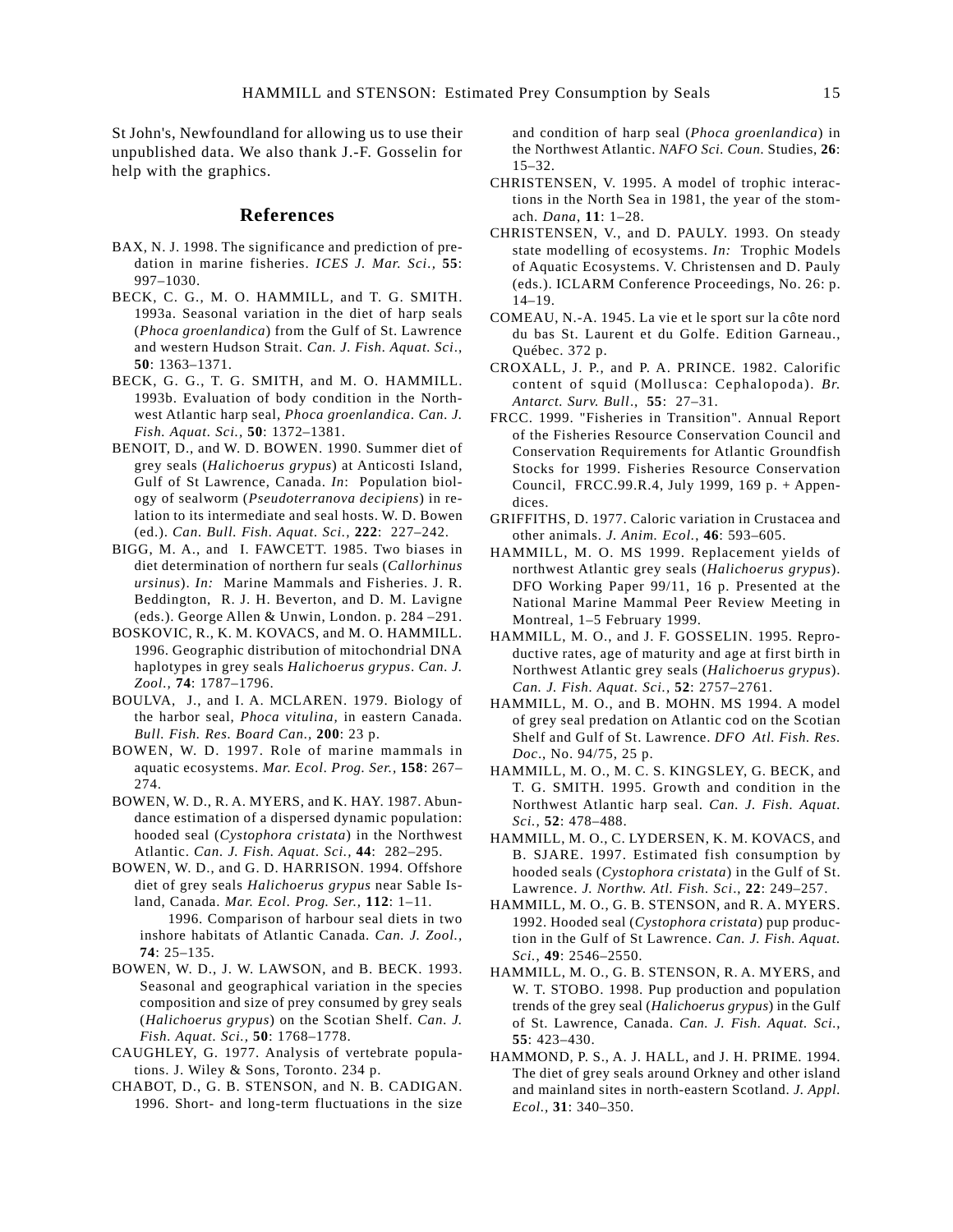- HARWOOD, J. 1992. Assessing the competitive effects of marine mammal predation on commercial fisheries. *So. Afr. J. Mar. Sci.,* **12**: 689–693.
- HARWOOD, J., and J. P. CROXALL. 1988. The assessment of competition between seals and commercial fisheries in the North Sea and the Antarctic. *Mar. Mamm. Sci.,* **4**: 13–33.
- HISLOP, J. R. G., M. P. HARRIS, and J. G. M. SMITH. 1991. Variation in the calorific value and total energy content of the lesser sandeel (*Ammodytes marinus*) and other fish preyed on by seabirds. *J. Zool. (Lond.)*, **224**: 501–517.
- HODDER, V. M., L. S. PARSONS, G. H. WINTERS, and K. SPENCER. 1973. Fat and water content of herring in Newfoundland and adjacent waters, 1966–71. Report No. 365. Fish. Res. Board Can., Ottawa, Ont.
- KAPEL, F. O., and A. ROSING-ASVID. 1996. Seal hunting statistics for Greenland 1993 and 1994, according to a new system of collecting information, compared to the previous Lists-of-Game. *NAFO Sci. Coun. Studies*, **26**: 71–86.
- KLEIBER, M. 1975. The Fire of Life: An Introduction to Animal Energetics. (2nd Ed.) Robert E. Kreiger Publishing Co., New York, 478 p.
- LAWSON, J. W., J. T. ANDERSON, E. L. DALLEY, and G. B. STENSON. 1998a. Selective foraging by harp seals, *Phoca groenlandica*, in nearshore and offshore waters of Newfoundland, 1993 and 1994. *Mar. Ecol. Prog. Ser.,* **163**: 1–10.
- LAWSON, J. W., and G. B. STENSON. 1995. Historic variation in the diet of harp seals (*Phoca groenlandica*) in the Northwest Atlantic. *In:* Whales, seals, fish and man. A. S. Blix, Ø. Ulltang, and L. Walløe (eds.). Elsevier Science B.V., p. 261–269.

1997. The diet of Northwest Atlantic harp seals (*Phoca groenlandica*) in offshore areas. *Can. J. Zool.,* **75**: 2095–2106.

- LAWSON, J. W., G. B. STENSON, and D. G. MCKINNON. 1995. Diet of harp seals (*Phoca groenlandica*) in nearshore waters of the Northwest Atlantic during 1990–1993. *Can J. Zool.,* **73**: 1805– 1818.
- LAWSON, J. W., A. M. MAGALHAES, and E. H. MILLER. 1998b. Important prey species of marine vertebrate predators in the Northwest Atlantic: proximate composition and energy density. *Mar. Ecol. Prog. Ser.*, **164**: 13–20.
- LESLIE, P. H. 1945. On the use of matrices in certain population mathematics. *Biometrika*, **35**: 213–245.
- LILLY, G. R., P. A. SHELTON, J. BRATTEY, N. G. CADIGAN, E. F. MURPHY, and D. E. STANSBURY. MS 1999. An assessment of the cod stock in NAFO Divisions 2J+3KL. *NAFO SCR Doc.,* No. 28, Serial No. N4084, 141 p.
- MANSFIELD, A.W. 1967. Seals of arctic and eastern Canada. *Fish. Res. Bd. Can. Bull*., **137**.
- MARTENSSON, P.-E., A. R. L. GOTAAS, E. S. NORDOY, and A. S. BLIX. 1996. Seasonal change in energy density of prey of northeast Atlantic seals

and whales. *Mar. Mammal. Sci.*, **12**: 636–640.

- MERCER, M. C. (ed.). 1982. Multispecies approaches to fisheries management advice. *Can. Spec. Publ. Fish. Aquat. Sci.,* **59**: 169 p.
- MOHN, R., and W. D. BOWEN. 1996. Grey seal predation on the Eastern Scotian Shelf: modeling the impact on Atlantic cod. *Can. J. Fish. Aquat. Sci.,* **53**: 2722–2738.
- MONTEVECCHI, W. A., and J. PIATT. 1984. Composition and energy contents of mature inshore spawning capelin (*Mallotus villosus*): implications for seabird predators. *Comp. Biochem. Physiol. A*, **78**: 15–20.
- MURIE, D. J., and D. M. LAVIGNE. 1991. Food consumption of winter harp seals, *Phoca groenlandica*, in the St. Lawrence estuary, Canada. *Can. J. Zool*., **69**: 1289–1296.

1992. Growth and feeding habits of grey seals (*Halichoerus grypus*) in the northwestern Gulf of St. Lawrence, Canada. *Can. J. Zool.,* **70**: 1604-1613.

- MYERS, R. A., and G. B. STENSON. 1996. Replacement yield of hooded seals in the Northwest Atlantic. *NAFO Sci. Coun. Studies*, **26**: 121–122.
- OLESIUK, P. F. 1993. Annual prey consumption by harbour seals (*Phoca vitulina*) in the Strait of Georgia, British Columbia. *Fisheries Bulletin (Dublin)*, **91**: 491–515.
- OVERHOLTZ, W. J., S. A. MURAWSKI, and K. L. FOS-TER. 1991. Impact of predatory fish, marine mammals, and seabirds on the pelagic fish ecosystem of the northeastern USA. *ICES Mar. Sci. Symp.*, **193**: 198–208.
- PERCY, J. A., and F. J. FIFE. 1981. The biochemical composition and energy content of Arctic marine macrozooplankton. *Arctic*, **34**: 307–313.
- PROUST, F. 1996. Composition du régime alimentaire du phoque gris (*Halichoerus grypus*) dans le Golfe du Saint-Laurent, Québec, Canada. Université du Québec à Rimouski, Rimouski, Quèbec, Canada. 72 p.
- RONALD, K., K. M. KIEVER, F. W. BEAMISH, and R. FRANK. 1984. Energy requirements for maintenance and faecal and urinary losses of the grey seal (*Halichoerus grypus*). *Can. J. Zool.*, **62**: 1101–1105.
- ROSS, S. MS 1993. Food and feeding of the hooded seal in Newfoundland. MSc. Thesis. Memorial University, St. John's, Newfoundland.
- RYG, M., and N. A. ∅RITSLAND. 1991. Estimates of the energy expenditure and energy consumption of ringed seals (*Phoca hispida*) throughout the year. *Polar Res.*, **10**: 595–601.
- SAS INSTITUTE. 1987. SAS/STAT™ Guide for Personal Computers, Version 6 Edition. Cary, North Carolina, 1028 p.
- SERGEANT, D. E. 1976. History and present status of populations of harp and hooded seals. *Biol. Conserv.,* 10: 95–118.
- SERGEANT, D. E. 1991. Harp seals, man and ice. *Can. Spec. Publ. Fish. Aquat. Sci.,* **114**: 153 p.
- SHELTON, P. A., G. B. STENSON, B. SJARE, and W. G. WARREN. 1996. Model estimates of harp seal num-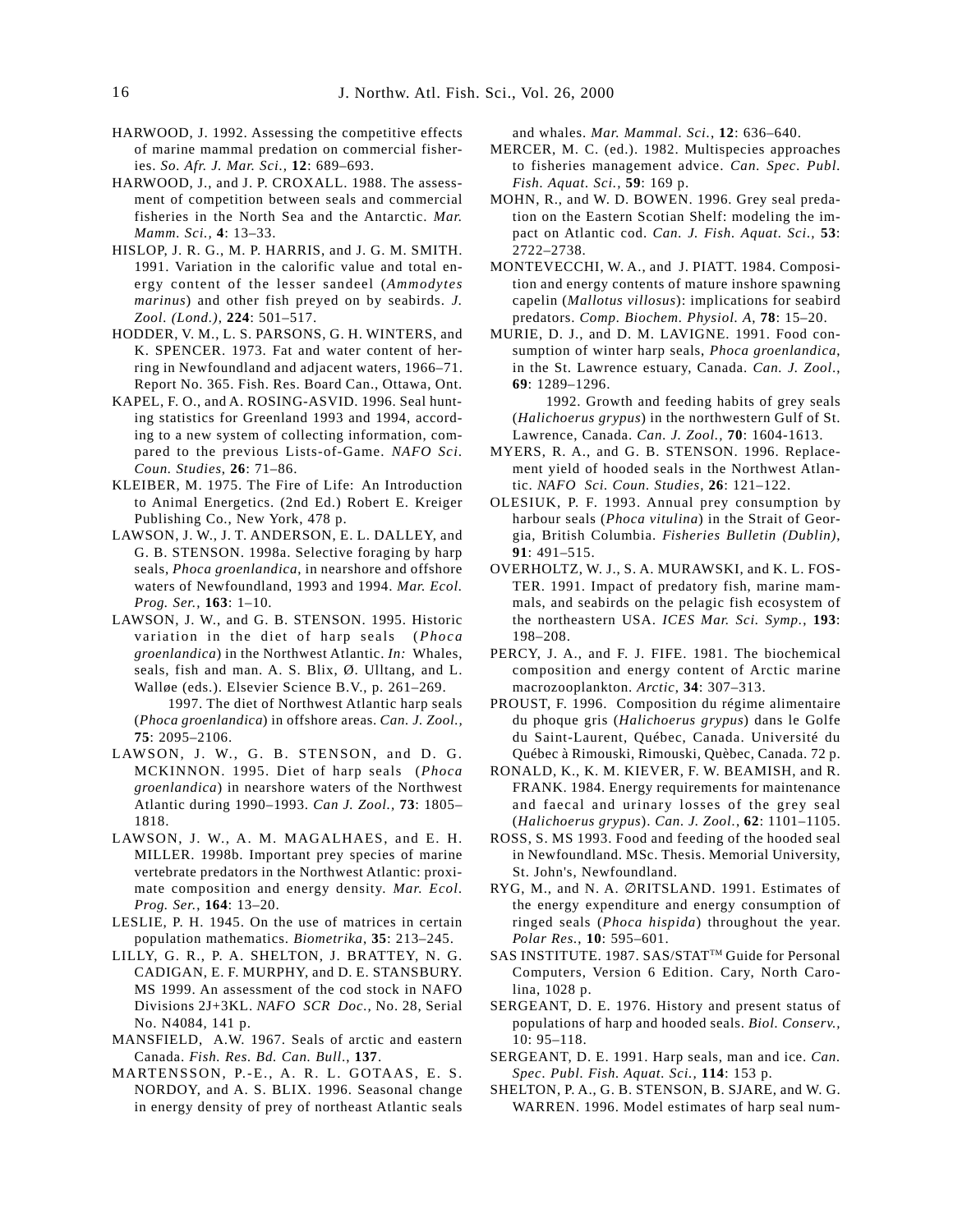bers at age for the Northwest Atlantic*. NAFO Sci. Coun. Studies,* **26**: 1–14.

- SPARRE, P. 1991. Introduction to multispecies virtual population analysis. *ICES Mar. Sci. Symp*., **193**: 12–21.
- STANSBURY, D. E., P. A. SHELTON, G. B. STENSON, B. SJARE, and G. R. LILLY. MS 1998. Catch at age of 2J3KL cod in the diet of harp seals. *DFO Atl. Fish. Res. Doc.,* No. 75, 25 p.
- STEIMLE, F. W., JR., and R. J. TERRANOVA. 1985. Energy equivalents of marine organisms from the continental shelf of the temperate Northwest Atlantic. *J. Northw. Atl. Fish. Sci.*, **6**: 117–124.
- STENSON, G. B., R. A. MYERS, M. O. HAMMILL, I.- H. NI, W. G. WARREN, and M. C. S. KINGSLEY. 1993. Pup production of harp seals, *Phoca groenlandica*, in the Northwest Atlantic. *Can. J. Fish. Aquat. Sci*., **50**: 2429–2439.
- STENSON, G. B., M. O. HAMMILL, M. C. S. KINGS-LEY, B. SJARE, W. G. WARREN, and R. A. MYERS. 1996. 1994 pup production of northwest Atlantic harp seals, *Phoca groenlandica*. *NAFO Sci. Coun. Studies*, **26**: 47–62.
- STENSON, G. B., M. O. HAMMILL, and J. W. LAWSON. 1997a. Predation by harp seals in Atlantic Canada: preliminary consumption estimates for Arctic cod, capelin and Atlantic cod. *J.Northw. Atl. Fish. Sci.*, **22**: 137–154.
- STENSON, G. B., R. A. MYERS, I-H. NI, and W. G. WARREN. 1997b. Pup production and population growth of hooded seals (*Cystophora cristata*) near Newfoundland, Canada. *Can. J. Fish. Aquat. Sci*., **54** (Suppl. 1): 209–216.
- STENSON, G. B., B. HEALEY, P. A. SHELTON, and B. SJARE. MS 1999. Recent trends in the population of Northwest Atlantic harp seals, *Phoca groenlandica. NAFO SCR Doc.,* No. 26, Serial No. N4082, 18 p.
- STENSON, G. B., and B. SJARE. MS 1997. Seasonal distribution of harp seals, *Phoca groenlandica*, in the

Northwest Atlantic. *ICES C.M. Doc*., No. CC:10, 23 p.

- STOBO, W. T., and G. M. FOWLER. 1994. Aerial surveys of seals in the Bay of Fundy and off southwest Nova Scotia. *C*a*n. Tech. Rep. Fish. Aquat. Sci.,* No. 1943: 57 p.
- STOBO, W. T., and K. C. T. ZWANENBERG. 1990. Grey seal (*Halichoerus grypus*) pup production on Sable Island and estimates of recent production in the Northwest Atlantic. *In:* Population biology of sealworm (*Pseudoterranova decipiens*) in relation to its intermediate and seal hosts. W. D. Bowen (ed.). *Can. Bull. Fish. Aquat. Sci*., **222**: 171–184.
- TOLLIT, D. J., S. P. R. GREENSTREET, and P. M. TH-OMPSON. 1997. Prey selection by harbour seals, *Phoca vitulina*, in relation to variations in prey abundance. *Can. J. Zool.*, **75**: 1508–1518.
- TRITES, A. W., V. CHRISTENSEN, and D. PAULY. 1997. Competition between fisheries and marine mammals for prey and primary production in the Pacific Ocean*. J. Northw. Atl. Fish. Sci.*, **22**: 173–187.
- TYLER, A. V. 1973. Caloric values of some North Atlantic invertebrates. *Mar. Biol.*, **19**: 258–261.
- WALTERS, C., V. CHRISTENSEN, and D. PAULY. 1997. Structuring dynamic models of exploited ecosystems from trophic mass-balance assessments*. Rev. Fish. Biol. Fish.,* **7**: 139–172.
- WORTHY, G. A. J. 1990. Nutritional energetics for marine mammals: Addendums. *In:* CRC handbook of marine mammal medicine: health, disease and rehabilitation. L. A. Dierauf (ed.). CRC Press, Boca Raton, Florida, p. 489–520.
- ZWANENBERG, K. C. T., and W. D. BOWEN. 1990. Population trends of the grey seal (*Halichoerus grypus*) in eastern Canada. *In:* Population biology of sealworm (*Pseudoterranova decipiens*) in relation to its intermediate and seal hosts. W. D. Bowen (ed.). *Can. Bull. Fish. Aquat. Sci.,* **222**: 185–197.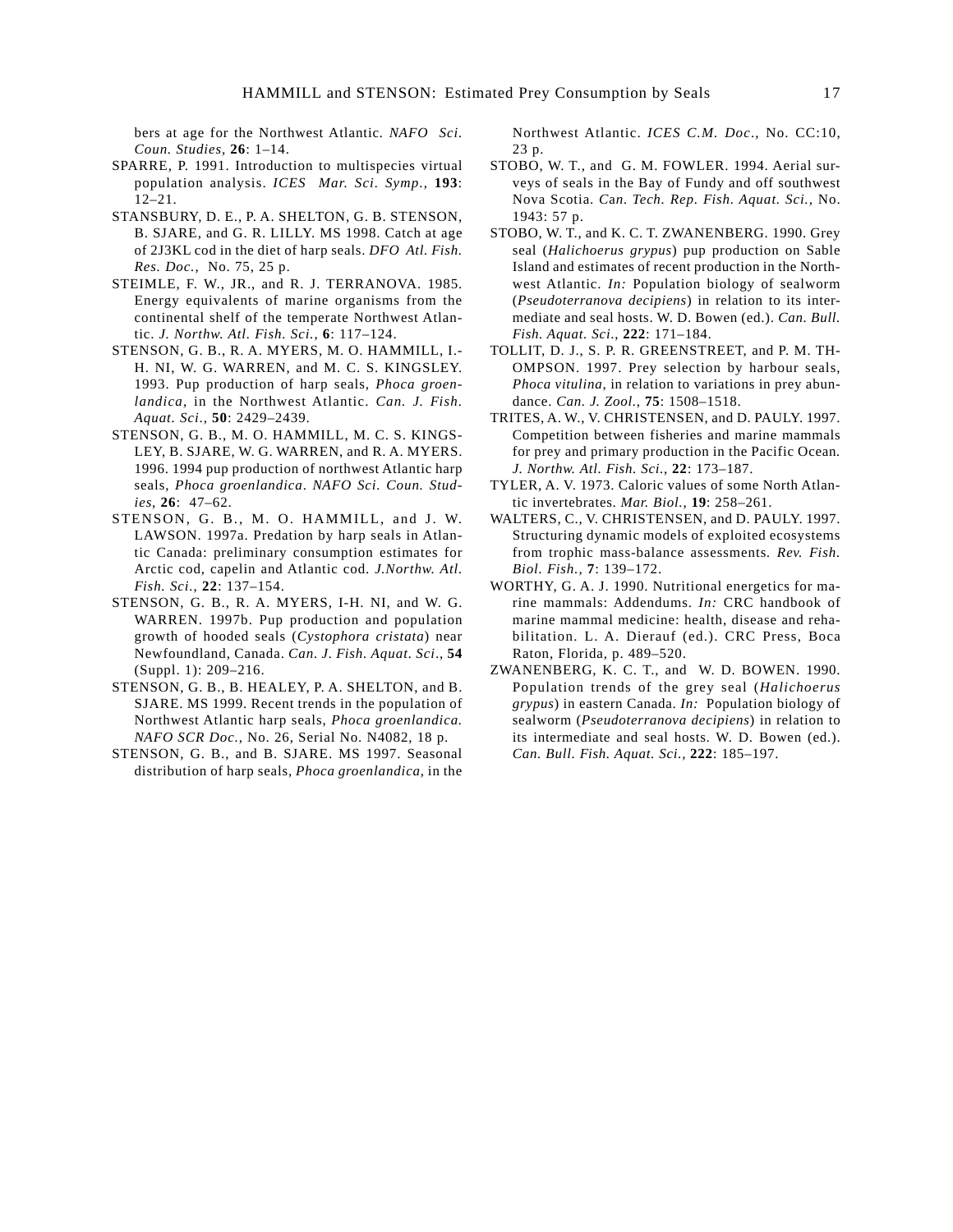# **Appendix 1. Description of Biology and Model Parameters Used to Estimate Prey Consumption of Harp, Hooded, Grey, and Harbour Seals**

# a) **Harp Seals**

**Population Dynamics**. Harp seals in the Northwest Atlantic whelp on the pack ice off the Newfoundland east coast (the Front) and in the Gulf of St. Lawrence (Sergeant, 1991). Total pup production increased from 578 000 animals in 1990 to 702 900 animals in 1994 (Stenson *et al*., 1993, 1996). Changes in population size were based on the model used by Stenson *et al*. (MS 1999). The population model – derived from that of Shelton *et al*. (1996) – was updated by incorporating revised estimates of harp seal catches in Greenland and additional data on: (a) recent harvests; (b) age composition of the catches; and (c) current reproductive rates. Pup mortality was assumed to be three times the mortality rate of older seals. Unreported catches were assumed to be 5% for young-of-the-year animals taken off Canada, and 50% for all other age groups.

**Seasonal Distribution**. Harp seals are highly migratory; our knowledge of their seasonal distribution (Appendix Table 1) is primarily based on historical catch data, tag returns and, more recently, satellite telemetry. The Gulf and Newfoundland components of the population intermingle during the non-breeding period, summering in the Canadian Arctic and/or West Greenland. During the autumn and early winter, seals from both components move southward along the Labrador coast. Whelping occurs in the Gulf of St. Lawrence or southern Labrador. After whelping, the animals moult before returning north. Annual changes in ice conditions or food availability (Sergeant, 1991) affect the seasonal movements of the population.

Assumptions concerning the seasonal distribution of harp seals in Div. 2J and 3KL were revised from those of Stenson *et al*. (1997a). Based on the work of Kapel and Rosing-Asvid (1996) and Sergeant (1991), 20% of all age groups were assumed to remain in the Arctic throughout the year. The residency period in Div. 2J and 3KL was considered to be 21 November to 6 July based on satellite telemetry tracking data (Stenson and Sjare, MS 1997). One-third of the adult population and 20% of juveniles (ages 1–4) were assumed to enter the Gulf of St. Lawrence on 1 December and remain there until 30 May. A small proportion (5%) of the

seals that migrated southward were assumed to remain in the study area for the entire year, with the proportion in each area that same as for the winter period.

The proportion of energy obtained by harp seals in the offshore and nearshore areas in Div. 2J and 3KL was also modified from that in Stenson *et al*. (1997a). We assumed that 89% and 86% of the energy required in summer and winter periods, respectively, was obtained in offshore areas (as opposed to 55% in Stenson *et al*. 1997a). Our estimates were derived by plotting the locations of seals in Div. 2J and 3KL [obtained from the satellite tracking study described in Stenson and Sjare (MS 1997)] and determining the proportion of sites within 30 km of the coast (Stenson, Northwest Atlantic Fisheries Centre, St. John's, Nfld., Canada, unpubl. data) where the nearshore diet samples were obtained. Increasing the width of the nearshore band to 50 km did not significantly increase the proportion of seals in the inshore region (Stenson, Northwest Atlantic Fisheries Centre, St. John's, Nfld., Canada, unpubl. data).

**Diet**. Diet composition of harp seals in the Gulf (Appendix Table 2) was derived by taking the mean proportions of each prey item in the diet samples collected by Murie and Lavigne (1991), Beck et al. (1993b) and Lawson *et al*. (1995). The dietary data from Lawson *et al*. (1995) were supplemented by additional samples collected from the west coast of Newfoundland (Stenson and Lawson, Northwest Atlantic Fisheries Centre, St. John's, Nfld., Canada, unpubl. data).

 The diet composition of harp seals off Newfoundland was based on material from Lawson and Stenson (1995, 1997), Lawson *et al*. (1995) and Stenson and McKinnon (Northwest Atlantic Fisheries Centre, St. John's, Nfld., Canada, unpubl. data). Samples were divided geographically (nearshore/offshore) and by season (summer/ winter) (Appendix Table 2). Seasonal diets in the nearshore area were estimated by averaging the proportion of each prey species in the available seasonal samples (from 1982, 1986, 1990–93; see Stenson *et al.,* 1997a; Lilly *et al.,* MS 1999; and Stenson and McKinnon, Northwest Atlantic Fisheries Centre, St. John's, Nfld., Canada, unpubl. data).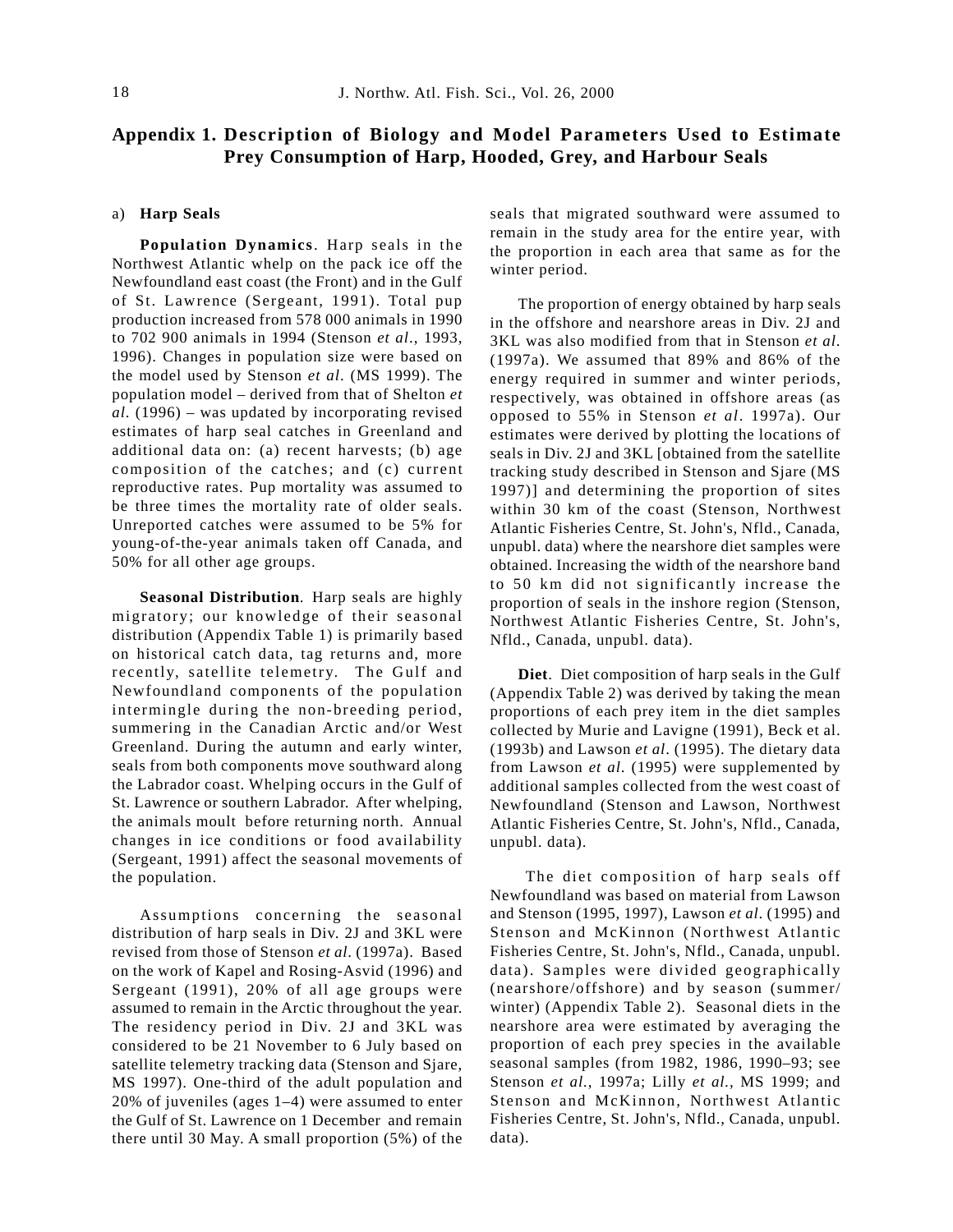|                          | Pups/Juveniles        |                       | Adults                |                       |  |
|--------------------------|-----------------------|-----------------------|-----------------------|-----------------------|--|
| NAFO Area                | Winter<br>$(Oct-Mar)$ | Summer<br>$(Apr-Sep)$ | Winter<br>$(Oct-Mar)$ | Summer<br>$(Apr-Sep)$ |  |
| Div. 2J3KL (inshore)     | 3.32                  | 2.14                  | 2.82                  | 1.91                  |  |
| Div. 2J3KL (offshore)    | 20.41                 | 17.31                 | 17.35                 | 15.58                 |  |
| Div. 4RS (Northern Gulf) | 5.47                  | 2.99                  | 9.03                  | 4.95                  |  |
| $SA 0+1$ (Arctic)        | 20.66                 | 27.70                 | 20.66                 | 27.70                 |  |
| All Areas                | 49.86                 | 50.14                 | 49.86                 | 50.14                 |  |

APPENDIX TABLE 1. Percentage of annual energy requirements obtained by harp seals in different areas of the Northwest Atlantic.

APPENDIX TABLE 2. Harp seal diet composition data (% wet weight) used to estimate prey consumption.

|                                       |           | Newfoundland |        |          |       |  |  |  |
|---------------------------------------|-----------|--------------|--------|----------|-------|--|--|--|
|                                       | Nearshore |              |        | Offshore |       |  |  |  |
| Species                               | Summer    | Winter       | Summer | Winter   | All   |  |  |  |
| Arctic cod                            | 23.0      | 50.8         | 0.8    | 2.2      | 0.1   |  |  |  |
| Atlantic cod                          | 5.1       | 3.0          | 2.1    | 1.0      | 6.4   |  |  |  |
| Capelin                               | 21.1      | 11.2         | 34.7   | 30.9     | 47.7  |  |  |  |
| Atlantic herring                      | 12.6      | 7.3          | 0.0    | 0.0      | 2.7   |  |  |  |
| Sand lance                            | 0.5       | 0.2          | 30.5   | 0.0      | 0.9   |  |  |  |
| Redfish                               | 0.3       | < 0.1        | 1.1    | 0.3      | 14.4  |  |  |  |
| Greenland halibut                     | 1.5       | 1.0          | 4.8    | 2.0      | 0.0   |  |  |  |
| American plaice                       | 1.1       | 0.2          | 0.1    | 1.1      | 0.0   |  |  |  |
| Pleuronectidae                        | 2.1       | 0.6          | 7.4    | 5.7      | 11.0  |  |  |  |
| Windowpane                            | 0.0       | 0.0          | 0.0    | 0.0      | 2.0   |  |  |  |
| Atlantic salmon                       | 0.1       | 0.0          | 0.0    | 0.0      | 0.4   |  |  |  |
| Sculpin                               | 0.6       | 1.8          | 0.2    | 0.3      | 0.8   |  |  |  |
| Silver hake                           | 0.0       | 0.0          | 0.0    | 0.0      | 0.5   |  |  |  |
| White hake                            | 0.0       | 0.3          | 0.4    | 0.1      | 0.1   |  |  |  |
| Smelt                                 | 0.0       | 0.1          | 0.0    | 0.0      | < 0.1 |  |  |  |
| Alewife                               | 0.0       | 0.0          | 0.0    | 0.0      | < 0.1 |  |  |  |
| Haddock                               | 0.0       | 0.0          | 0.0    | 0.0      | 0.4   |  |  |  |
| Gadus sp.                             | 0.7       | 1.4          | < 0.1  | < 0.1    | 0.5   |  |  |  |
| Other Fish                            | 11.7      | 9.9          | 0.5    | 14.7     | 3.4   |  |  |  |
| <b>Total Fish</b>                     | 80.4      | 87.8         | 82.6   | 58.3     | 91.3  |  |  |  |
| Shrimp                                | 5.5       | 1.3          | 6.8    | 31.2     | 2.0   |  |  |  |
| Squid                                 | 0.9       | 0.7          | 0.2    | 0.6      | 1.0   |  |  |  |
| Euphausiid                            | 3.8       | 0.6          | < 0.1  | 0.0      | < 0.1 |  |  |  |
| Other Invertebrates                   | 9.4       | 9.6          | 10.4   | 9.9      | 5.7   |  |  |  |
| Total Invertebrates                   | 19.6      | 12.2         | 17.4   | 41.7     | 8.7   |  |  |  |
| <b>Total Prey</b>                     | 100.0     | 100.0        | 100.0  | 100.0    | 100.0 |  |  |  |
| Mean Energy Content<br>(Kjoules/gram) | 6.2       | 5.6          | 6.0    | 6.0      | 6.3   |  |  |  |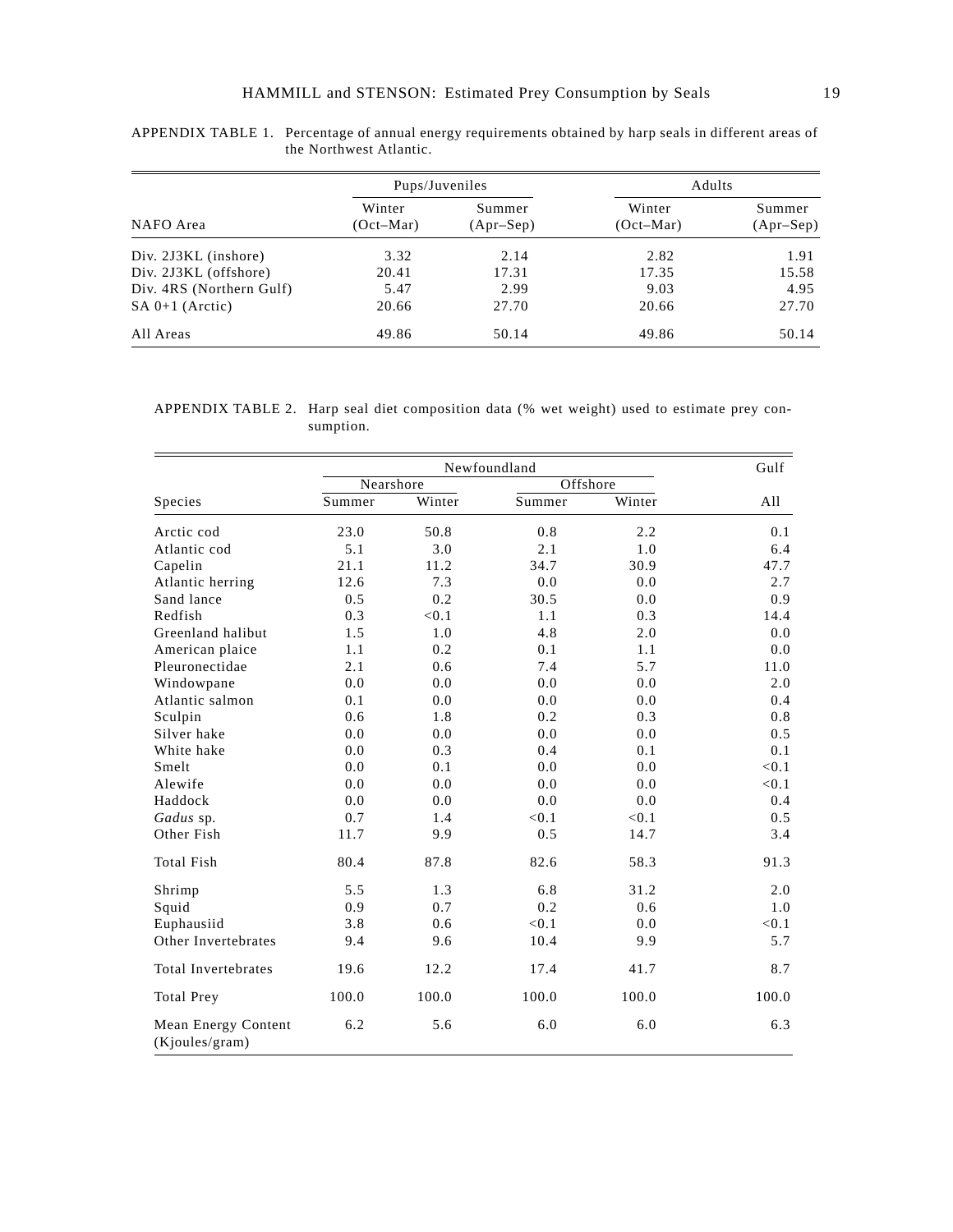#### b) **Hooded Seals**

**Population Dynamics**. Hooded seals whelp during March on the pack ice off the Newfoundland east coast (the Front), in the Gulf of St. Lawrence, and in the Davis Strait (Sergeant, 1976). Little is known about stock affinities between the three population groups. In 1984, pup production was estimated to be 62 400 animals at the Front and 19 000 animals in Davis Strait (Bowen *et al.,* 1987). Pup production was not determined in the Gulf. In 1990, pup production was estimated to be 83 100 at the Front (Stenson *et al*., 1997b) and 2 006 in the Gulf (Hammill *et al.*, 1992). Current estimates of abundance are not available for any of the three whelping patches. An annual population rate of increase of 4.8% in Newfoundland waters was calculated from the 1984 and 1990 estimates of pup production at the Front, and applied to the Gulf population. Reproductive rates were set at 0.028, 0.262, 0.504, 0.654, 0.734, 0.802, 0.850, 0.908, and 0.970 for ages 3 to 11+ years (Stenson, Northwest Atlantic Fisheries Centre, St. John's, Nfld., Canada, unpubl. data). Adult mortality was set at 9% per year, intermediate to values of 0.07 and 0.13 used in other studies (Myers and Stenson, 1996; Hammill *et al.,* 1997). Juvenile mortality was initially set at 3 times the adult mortality rate  $(3 \times 9\% = 27\%)$  and then increased to 40%, generating a total net annual population increase of 4.8%.

**Seasonal Distribution**. Seasonal distributions (Appendix Table 3) were based on: (1) satellite telemetry data obtained after whelping had occurred at the Front and in the Gulf (Stenson and Hammill, Northwest Atlantic Fisheries Centre, St. John's, Nfld., Canada, unpubl. data); (2) observations by fishermen and hunters; and (3) historical accounts (Comeau, 1945). We assumed that all pups and oneyear-old seals remained in Arctic waters ( Subareas 0+1). As well, we assumed that only 20% of juveniles aged 2+ and 3+ returned each year to the Front (Div. 2J and 3KL) or to the northern Gulf (Div. 4RS). All adults were assumed to annually return to one or the other of these areas.

**Diet**. Dietary data (Appendix Table 4) were divided into inshore (Ross, MS 1993) and offshore components (Lawson and Stenson, Northwest Atlantic Fisheries Centre, St. John's, Nfld., Canada, unpubl. data). Inshore data from the Front was used to estimate hooded seal consumption in the Gulf.

#### c) **Grey Seals**

**Population Dynamics**. Most grey seals whelp on either Sable Island or on the Gulf of St Lawrence pack ice. Although the two groups form a single stock (Boskovic *et al*., 1996), it is convenient to consider seals in the two areas as separate groups. Pup production estimates from the 1980s are available from both groups (Stobo and Zwanenburg, 1990; Hammill *et al*., 1998). The population was reconstructed and projected forwards from 1990 to 1996, using age-specific reproductive rates of 0.176, 0.860, and 0.876 for animals aged 4, 5 and 6 years, respectively (Hammill and Gosselin, 1995). Adult survival rates were set at 0.96. To achieve the reported rate of increase in the Sable Island herd (12.6%; Zwanenburg and Bowen, 1990), juvenile survivorship was set at 0.787. The Sable Island component thus increased from 62 920 animals in 1990 to 128 500 animals in 1996. The dynamics of the non-Sable Island group were different owing to: (1) culling on the whelping patch from 1980 to 1984; (2) a bounty hunt which was discontinued in 1990; and (3) the likelihood of higher pup mortality due to the instability of the pack ice habitat

APPENDIX TABLE 3. Quarterly distribution (% of total population in each area) of Gulf of St. Lawrence (Gulf Herd) and eastern Newfoundland (Front Herd) hooded seals [see text "Seasonal Distribution" for explanation of the proportions of the herds remaining in the Arctic.]

|                          | Gulf Herd |                |          |     |     | Front Herd     |                |          |  |
|--------------------------|-----------|----------------|----------|-----|-----|----------------|----------------|----------|--|
| NAFO Area                | Q1        | Q <sub>2</sub> | Q3       | Q4  | Ql  | Q <sub>2</sub> | Q <sub>3</sub> | 04       |  |
| Div. 4RS (Northern Gulf) | 100       | 100            | $\Omega$ | 17  | 0   | $\Omega$       |                | $\theta$ |  |
| Div. 2J3KL (Inshore)     | 0         | 0              | $\Omega$ |     | 10  |                |                |          |  |
| Div. 2J3KL (Offshore)    | 0         | $\Omega$       | $\Omega$ | 15  | 90  | 31             |                | 30       |  |
| Div. 3M (Flemish Cap)    | 0         | $\Omega$       | $\Omega$ |     | 0   | 17             |                | $\theta$ |  |
| Arctic $(SA 0 + 1)$      |           | $\Omega$       | 100      | 67  | 0   | 49             | 100            | 67       |  |
| All Areas                | 100       | 100            | 100      | 100 | 100 | 100            | 100            | 100      |  |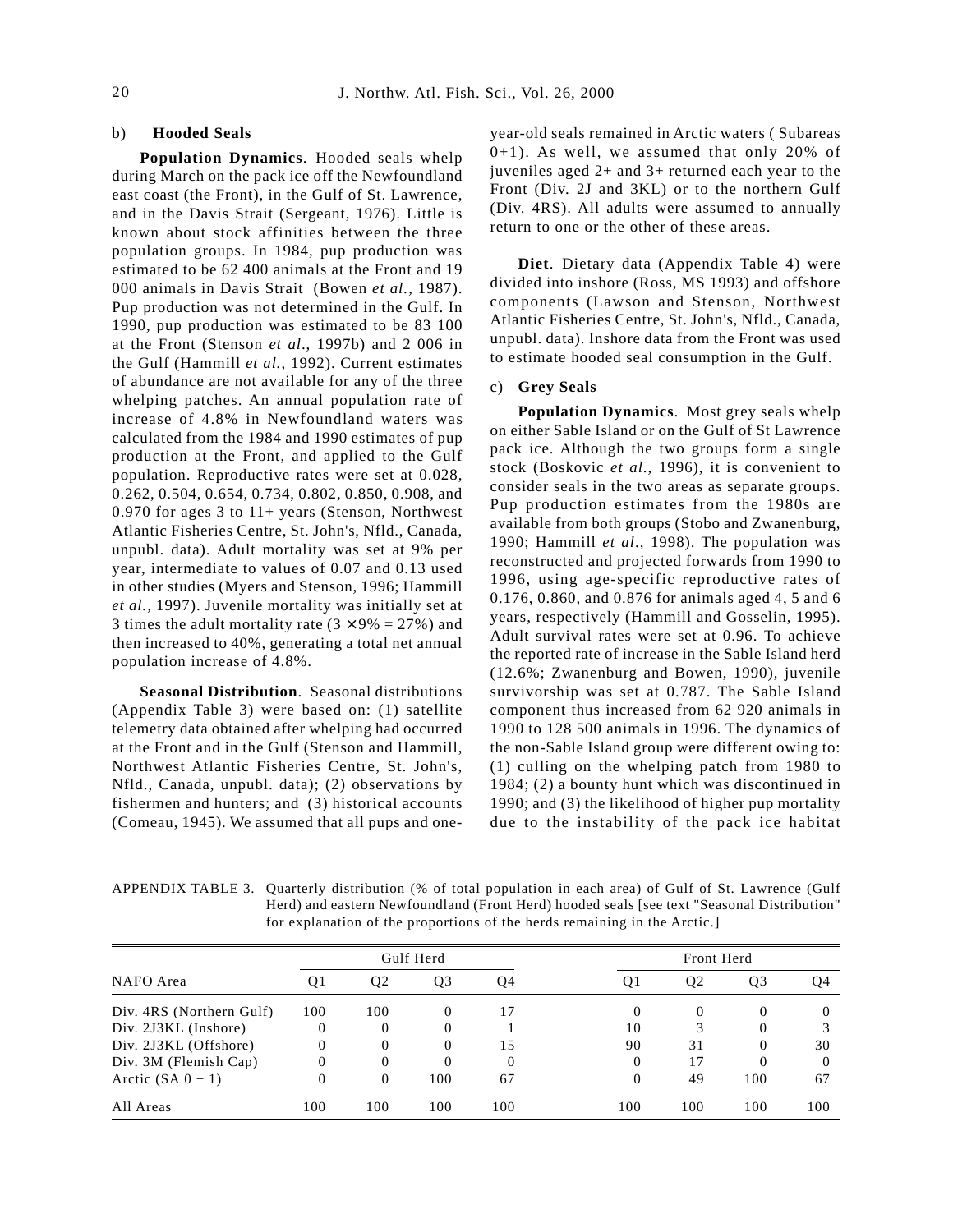|                                      | NAFO Area                                    |                          |  |  |  |  |  |
|--------------------------------------|----------------------------------------------|--------------------------|--|--|--|--|--|
| <b>Species</b>                       | Gulf (Div. $4RS$ ) & Div. 2J3KL<br>(Inshore) | Div. 2J3KL<br>(Offshore) |  |  |  |  |  |
| Arctic cod                           | 14.5                                         | 0.0                      |  |  |  |  |  |
| Atlantic cod                         | 1.2                                          | 10.1                     |  |  |  |  |  |
| Capelin                              | 0.3                                          | 0.9                      |  |  |  |  |  |
| Atlantic herring                     | 14.0                                         | 0.0                      |  |  |  |  |  |
| Witch flounder                       | 0.0                                          | 15.5                     |  |  |  |  |  |
| Redfish                              | 20.6                                         | 3.3                      |  |  |  |  |  |
| Greenland halibut                    | 42.2                                         | 31.6                     |  |  |  |  |  |
| Pleuronectidae                       | 0.0                                          | 8.3                      |  |  |  |  |  |
| Grenadier                            | 0.0                                          | 5.7                      |  |  |  |  |  |
| Blue hake                            | 0.0                                          | 4.2                      |  |  |  |  |  |
| Lancetfish                           | 0.0                                          | 1.6                      |  |  |  |  |  |
| Eelpout                              | 0.0                                          | 0.4                      |  |  |  |  |  |
| Other Fish                           | 0.0                                          | 5.8                      |  |  |  |  |  |
| <b>Total Fish</b>                    | 92.8                                         | 87.4                     |  |  |  |  |  |
| Squid                                | 7.2                                          | 12.6                     |  |  |  |  |  |
| <b>Total Prey</b>                    | 100.0                                        | 100.0                    |  |  |  |  |  |
| Mean Energy Content<br>Kjoules/gram) | 5.4                                          | 5.2                      |  |  |  |  |  |

APPENDIX TABLE 4. Hooded seal diet composition data (% wet weight) used to estimate prey consumption.

(Zwanenburg and Bowen, 1990; Hammill *et al*., 1998). Mark-recapture studies indicate that pup production of the non-Sable Island component was increasing at 7.4%, although a 1997 aerial suggested that the increase was only about 3.4% (Hammill*,* MS 1999). Assuming no differences in adult survival rates between the Gulf and Sable Island components of the population, we set pup survival at 0.329 to achieve an increase in pup production of ≈3.4% between 1984 and 1996. Using all of the parameters above, the total grey seal population increased from 96 900 animals in 1990 to 173 500 animals in 1996 (Table 2).

**Seasonal Distribution**. The seasonal distribution of grey seals (Appendix Table 5) followed that reported in Hammill and Mohn (MS 1994).

**Diet**. Dietary information on grey seals in the northern Gulf Div. 4RS) and on the eastern Scotian Shelf (Div. 4VsW) is available from several studies (Bowen *et al.,* 1993; Bowen and Harrison, 1994, 1996) (Appendix Table 6). Knowledge of grey seal diets in the southern Gulf and 'Other' areas, however, is based on very limited sampling. For the northern Gulf, all available sampling data (Benoit and Bowen, 1990; Murie and Lavigne, 1992; Proust, 1996) were combined and the average contribution of each prey species was calculated. Dietary data for the Scotian Shelf were divided into summer (April–September) and winter (October–March) components (Bowen *et al*., 1993; Bowen and Harrison, 1994). Diet composition for the southern Gulf and 'Other' regions was based on an average diet using samples from all areas.

#### d) **Harbour seals**

**Population Dynamics**. The harbour seal is widely distributed throughout Atlantic Canada; however, there are no reliable estimates of population abundance or trends in stock size. In 1973, the population was estimated at 12 700 animals (Boulva and McLaren, 1979) and thought to be declining at 4% per year due to high bounty takes. In 1976, the bounty program was eliminated. To reconstruct the dynamics of the Atlantic harbour seal population, we assumed that 12 700 animals existed in 1973, and that the population declined at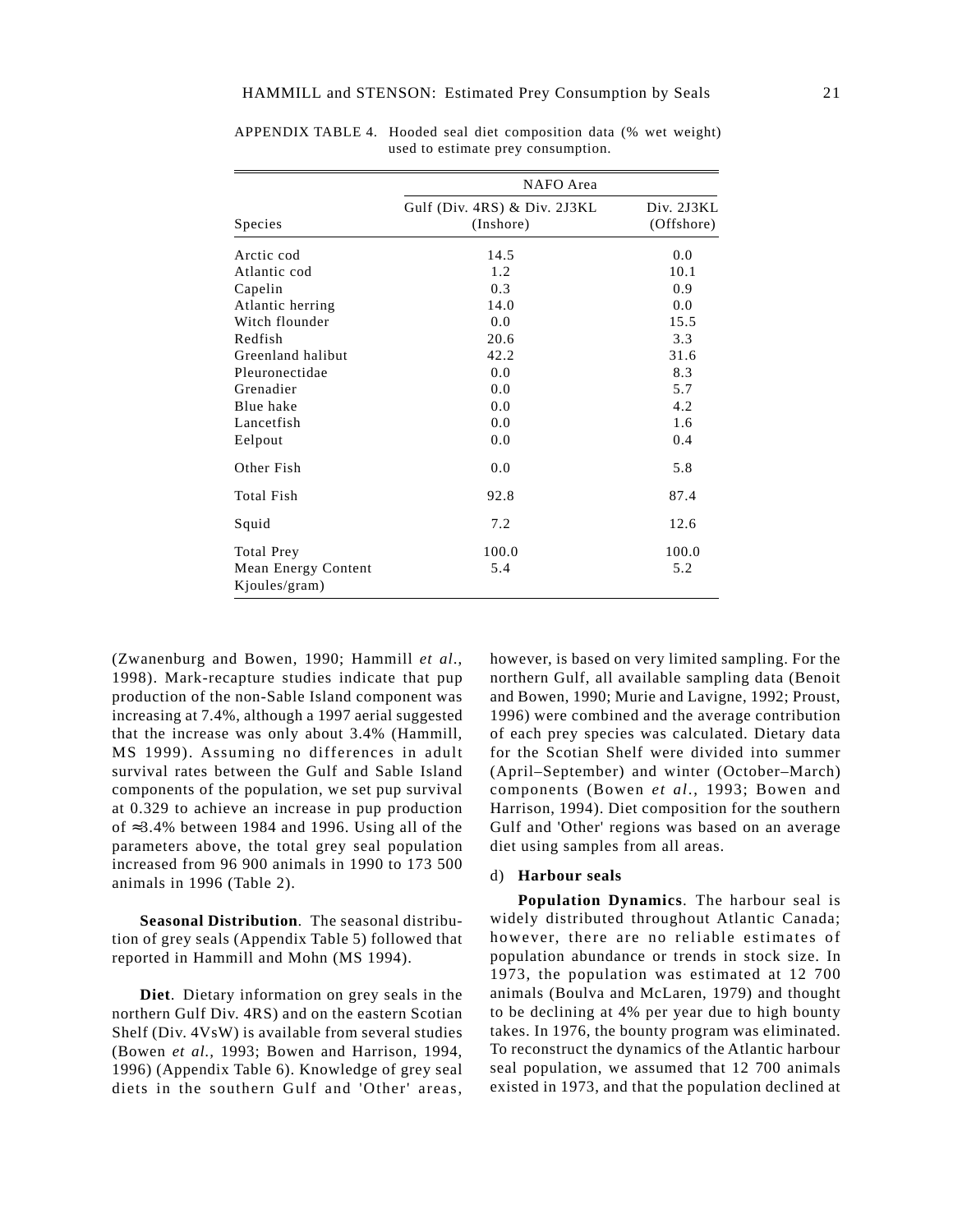|                                    |       | Gulf Herd |                |       |       | Sable Herd |       |       |  |
|------------------------------------|-------|-----------|----------------|-------|-------|------------|-------|-------|--|
| NAFO Area                          | O1    | 02        | Q <sub>3</sub> | Q4    | 01    | 02         | Q3    | Q4    |  |
| Div. 4RS (Northern Gulf)           | 10.0  | 35.0      | 60.0           | 50.0  | 0.0   | 12.5       | 7.5   | 5.0   |  |
| Div. 4T (Southern Gulf)            | 70.0  | 35.0      | 10.0           | 30.0  | 0.0   | 12.5       | 7.5   | 0.0   |  |
| Div. 4VsW (Eastern Scotian Shelf)  | 10.0  | 20.0      | 20.0           | 10.0  | 90.0  | 50.0       | 50.0  | 80.0  |  |
| Other (Div. $4X$ ; Subdiv. $3Ps$ ) | 10.0  | 10.0      | 10.0           | 10.0  | 10.0  | 25.0       | 35.0  | 15.0  |  |
| All Areas                          | 100.0 | 100.0     | 100.0          | 100.0 | 100.0 | 100.0      | 100.0 | 100.0 |  |

APPENDIX TABLE 5. Quarterly distribution (% of total population in each area) of Gulf of St. Lawrence (Gulf Herd) and Sable Island (Sable Herd) grey seals.

APPENDIX TABLE 6. Grey seal diet composition data (% wet weight) used to estimate prey consumption.

|                                       | Eastern Scotian Shelf (Div. 4VsW) |        |                          | Southern Gulf (Div. 4T)& |  |  |  |
|---------------------------------------|-----------------------------------|--------|--------------------------|--------------------------|--|--|--|
| Species                               | Summer                            | Winter | Northern Gulf (Div. 4RS) | Other $(4X; 3Ps)$        |  |  |  |
| Capelin                               | 0.0                               | 0.0    | 6.0                      | 1.2                      |  |  |  |
| Sand lance                            | 47.2                              | 65.1   | 0.9                      | 45.1                     |  |  |  |
| Pleuronectidae                        | 8.1                               | 7.0    | 0.0                      | 6.0                      |  |  |  |
| Greenland halibut                     | 0.0                               | 0.0    | 0.2                      | < 0.1                    |  |  |  |
| Atlantic cod                          | 17.6                              | 9.7    | 41.2                     | 19.1                     |  |  |  |
| Redfish                               | 0.6                               | 0.9    | 0.1                      | 0.6                      |  |  |  |
| Atlantic herring                      | 11.0                              | 1.5    | 12.5                     | 7.5                      |  |  |  |
| Witch flounder                        | 0.0                               | 0.0    | 0.1                      | 0.0                      |  |  |  |
| American plaice                       | 0.0                               | 0.0    | 3.7                      | 0.7                      |  |  |  |
| Sculpin                               | 0.0                               | 0.0    | 1.1                      | 0.2                      |  |  |  |
| Mackerel                              | 0.1                               | 7.9    | 5.7                      | 4.3                      |  |  |  |
| Silver hake                           | 7.1                               | 0.6    | 0.0                      | 3.1                      |  |  |  |
| Lumpfish                              | 0.0                               | 0.0    | 7.4                      | 1.5                      |  |  |  |
| Wolffish                              | 0.0                               | 0.0    | 6.0                      | 1.2                      |  |  |  |
| White hake                            | 0.0                               | 0.0    | 0.3                      | 0.1                      |  |  |  |
| Pollock                               | 2.3                               | 0.0    | 0.0                      | 0.9                      |  |  |  |
| Haddock                               | $0.0\,$                           | 0.0    | 1.2                      | 0.2                      |  |  |  |
| Atlantic salmon                       | $0.0\,$                           | 0.0    | 0.9                      | 0.2                      |  |  |  |
| Ocean pout                            | $0.0\,$                           | 0.0    | 5.5                      | 1.1                      |  |  |  |
| Eelpout                               | 0.0                               | 0.0    | 0.1                      | < 0.1                    |  |  |  |
| Yellowtail flounder                   | 0.0                               | 0.0    | 3.4                      | 0.7                      |  |  |  |
| Alewife                               | 0.0                               | 0.0    | 1.1                      | 0.2                      |  |  |  |
| <b>Skates</b>                         | 0.0                               | 0.0    | 2.2                      | 0.4                      |  |  |  |
| Winter flounder                       | 0.0                               | 0.0    | 0.2                      | 0.0                      |  |  |  |
| Cunner                                | 0.0                               | 0.0    | 0.1                      | < 0.1                    |  |  |  |
| Other Fish                            | 1.4                               | 4.5    | 0.0                      | 2.4                      |  |  |  |
| <b>Total Fish</b>                     | 95.4                              | 97.2   | 99.9                     | 97.0                     |  |  |  |
| Squid                                 | 4.6                               | 2.8    | 0.1                      | 3.0                      |  |  |  |
| <b>Total Prey</b>                     | 100.0                             | 100.0  | 100.0                    | 100.0                    |  |  |  |
| Mean Energy Content<br>(Kjoules/gram) | 5.9                               | 6.3    | 5.9                      | 6.1                      |  |  |  |